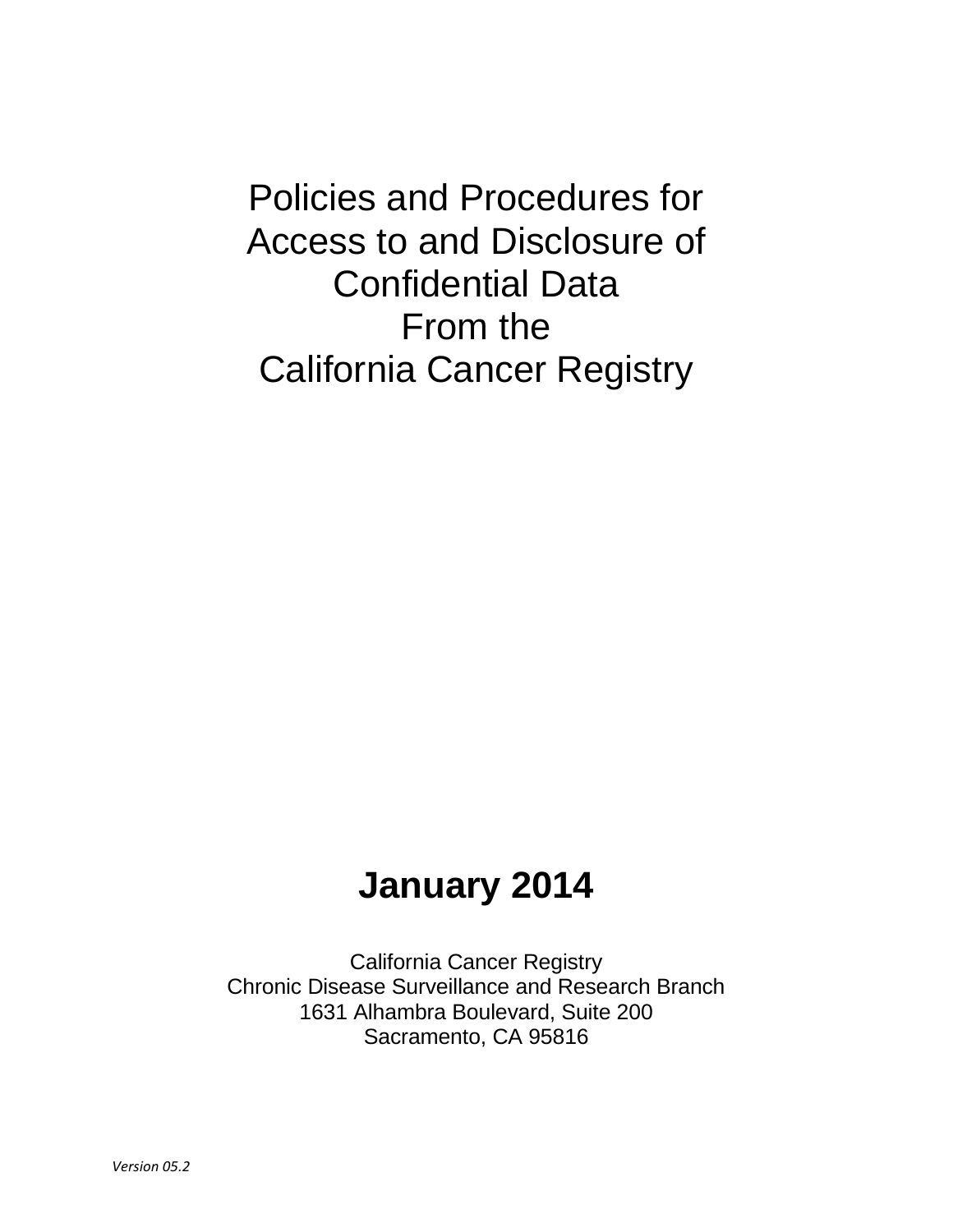## **Table of Contents**

| I.                                                                   |                                                                         |  |  |  |  |  |
|----------------------------------------------------------------------|-------------------------------------------------------------------------|--|--|--|--|--|
| Ш.                                                                   |                                                                         |  |  |  |  |  |
| III.                                                                 |                                                                         |  |  |  |  |  |
| IV.                                                                  |                                                                         |  |  |  |  |  |
| $\mathbf{1}$ .<br>2.<br>Β.<br>3.                                     |                                                                         |  |  |  |  |  |
|                                                                      |                                                                         |  |  |  |  |  |
| 1 <sub>1</sub><br>2.<br>3.<br>4.<br>5.<br>6.                         | DISCLOSURE TO OTHER STATE CANCER REGISTRIES, FEDERAL CANCER CONTROL     |  |  |  |  |  |
| VI.                                                                  |                                                                         |  |  |  |  |  |
| 1 <sub>1</sub><br>2.<br>VII.                                         | PROCEDURES FOR PROCESSING PATIENT REQUESTS FOR ACCESS TO DATA  17       |  |  |  |  |  |
| VIII.                                                                | AVAILABILITY OF CCR DATA FOR SUBPOENA OR OTHER COMPELLED PRODUCTION  18 |  |  |  |  |  |
| IX.                                                                  | APPENDIX 1: CALIFORNIA HEALTH AND SAFETY CODE SECTION 103875-103885 20  |  |  |  |  |  |
|                                                                      |                                                                         |  |  |  |  |  |
| APPENDIX 2: CONFIDENTIALITY AGREEMENT FOR ACCESS TO CCR DATA 23      |                                                                         |  |  |  |  |  |
| APPENDIX 3: CONFIDENTIALITY AGREEMENT FOR DISCLOSURE OF CCR DATA  26 |                                                                         |  |  |  |  |  |
|                                                                      |                                                                         |  |  |  |  |  |
|                                                                      |                                                                         |  |  |  |  |  |
|                                                                      |                                                                         |  |  |  |  |  |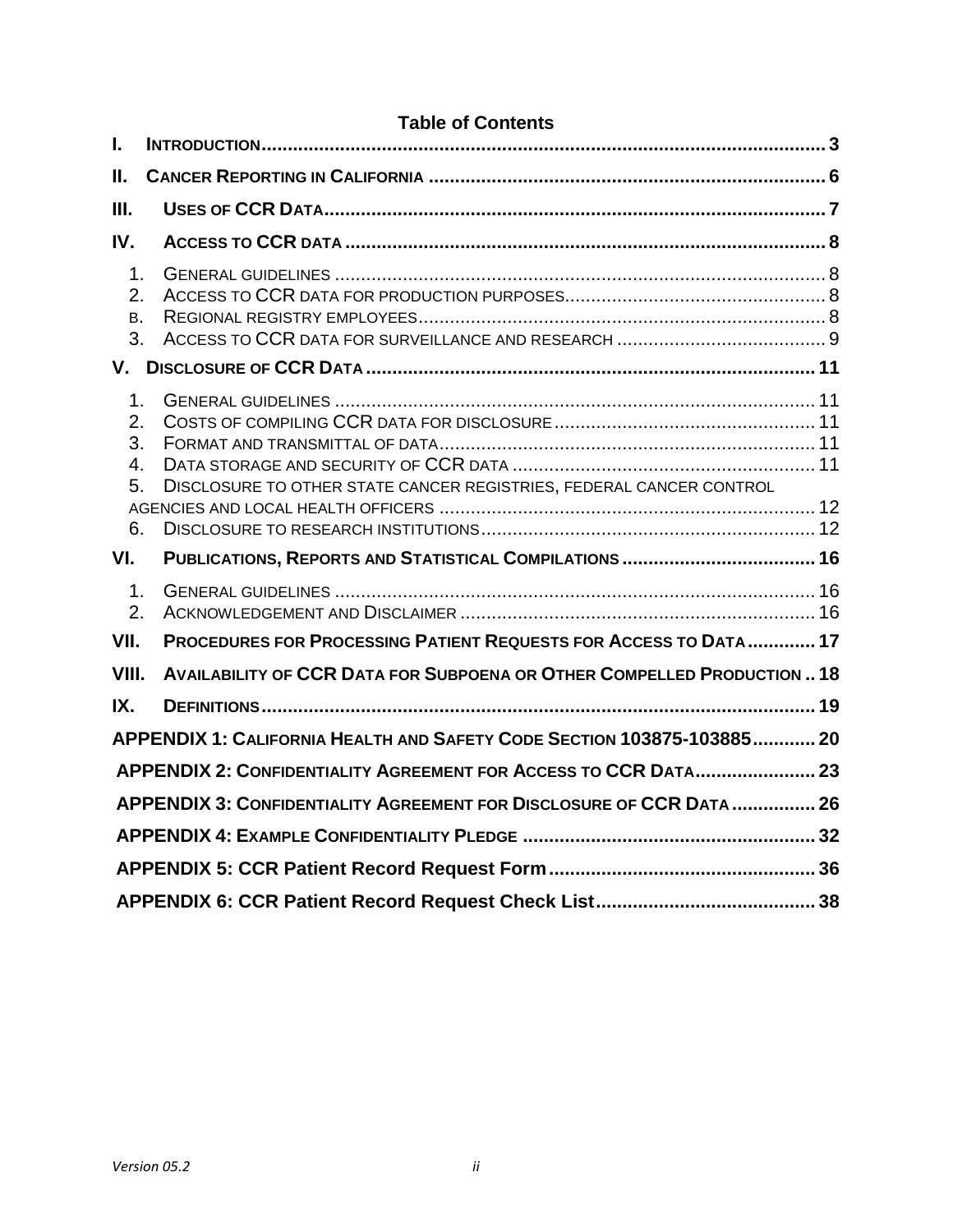## <span id="page-2-0"></span>**I. Introduction**

The California Cancer Registry (CCR) is a program of the State of California, Department of Public Health (CDPH), Chronic Disease Surveillance and Research Branch (CDSRB). The purpose of these policies is to establish standards for, and to govern, the confidentiality, security, use, access, disclosure and publication of CCR data. All persons and institutions that have access to or possess CCR data are required to comply with the applicable provisions of these policies and procedures with respect to such data. Persons and institutions covered by these policies and procedures include CDPH, the regional registries, other states' cancer registries, federal cancer control agencies, local health officers, research institutions, and their employees, agents and contractors. In addition to these policies and procedures, the aforementioned persons and institutions are required to comply with the following (for detailed description of California codes visit

[http://www.ccrcal.org/Cancer\\_Reporting/Reporting\\_Legislation\\_and\\_Regulation.shtml\)](http://www.ccrcal.org/Cancer_Reporting/Reporting_Legislation_and_Regulation.shtml):

- CA Health and Safety Code (HSC) Section 100330 and 103875- 103885, including without limitation the provisions relating to confidentiality, security, use, access, disclosure and publication of CCR data.
- California Information Practices Act, CA Civil Code Section 1798.24 and CA Welfare and Institutions Code Section 10850
- CA Code Regs., tit. 17, Section 2593.
- All other federal and state laws or regulations applicable to confidentiality, security, use, access, disclosure and publication of CCR data.
- **The Common Rule, also known as the Federal Policy for the** Protection of Human Subjects (45 CFR part 46, subpart A) and the terms and conditions of approval by an institutional review board of any human subjects research using CCR data.

The terms and conditions of any agreement entered into with CDPH/CDSRB, a regional registry, or a recipient of CCR data that relates to the confidentiality, security, use, access, disclosure or publication of CCR data. The standard agreement forms in the appendices incorporate the policies and procedures set forth herein by reference.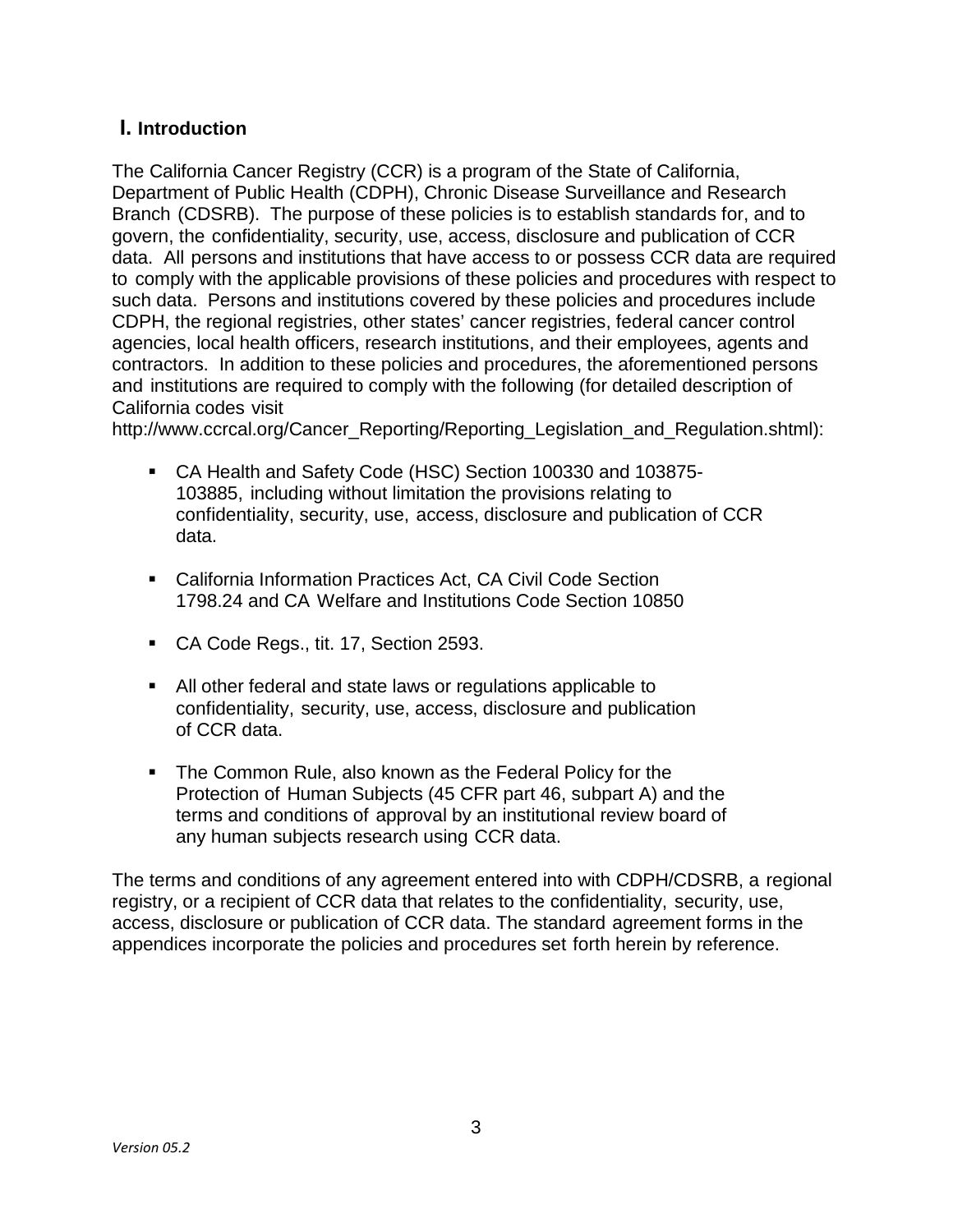If these authorities conflict, the most restrictive requirement shall govern. Failure to comply with the foregoing requirements shall result in immediate termination of all rights to access and/or possession of CCR data, disqualification from future use, access or disclosure of CCR data, and any and all other remedies provided by law. If you have a question about the applicability or interpretation of these requirements, please contact:

Kurt Snipes, Ph.D., Chief Chronic Disease Surveillance and Research Branch California Department of Public Health 1631 Alhambra Boulevard, Suite 200 Sacramento, CA 95816 (916) 731-2500 [kurt.snipes@cdph.ca.gov](mailto:kurt.snipes@cdph.ca.gov)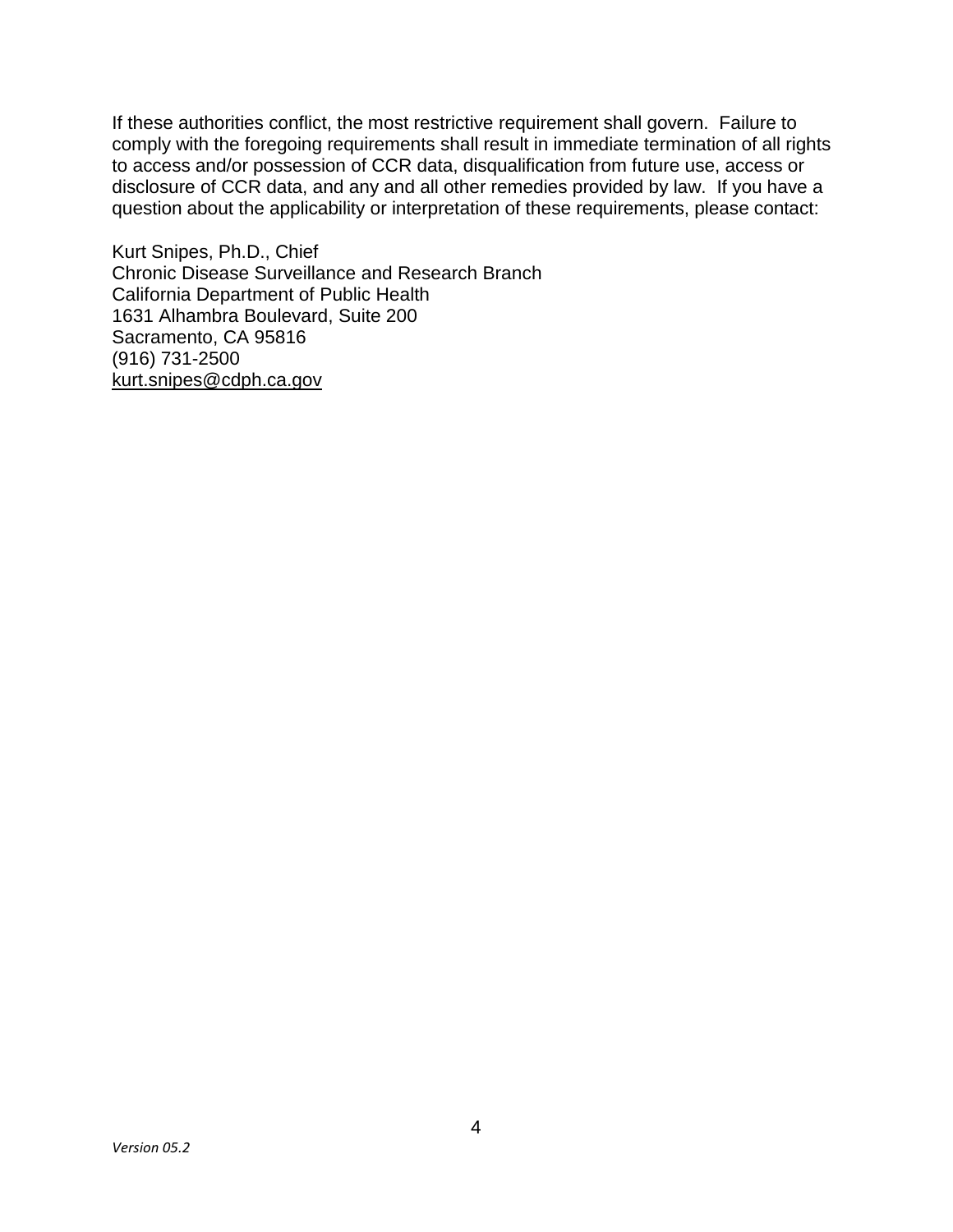These policies and procedures supersede the following previous CCR statements of policy: "Policies and Procedures for Access to and Disclosure of Confidential Data from the California Cancer Registry (version February, 2008)," "Policies and Procedures for Access to and Disclosure of Confidential Data from the California Cancer Registry (version 10/2/2006)," "Policies for Access to Confidential Data: California Cancer Registry (undated)," "Procedures for Requesting Data from the California Cancer Registry (version 10/19/01)," "Procedures for Conducting Data Linkages with the California Cancer Registry (version 10/17/2001)," "Cancer Surveillance Section, California Cancer Registry, Confidentiality Policy and Procedures (undated)."

The CDPH/CDSRB has other policy documents topically related to confidentiality, security, use, access, disclosure and publication of CCR data. See the "CDPH HAM Information Security Policy, Sec. 6-1000, revised August 2009."

These policies and procedures are updated periodically. The most current version is posted on the California Cancer Registry web site [\(www.ccrcal.org\)](http://www.ccrcal.org/). Permission to reproduce these policies and procedures is hereby granted.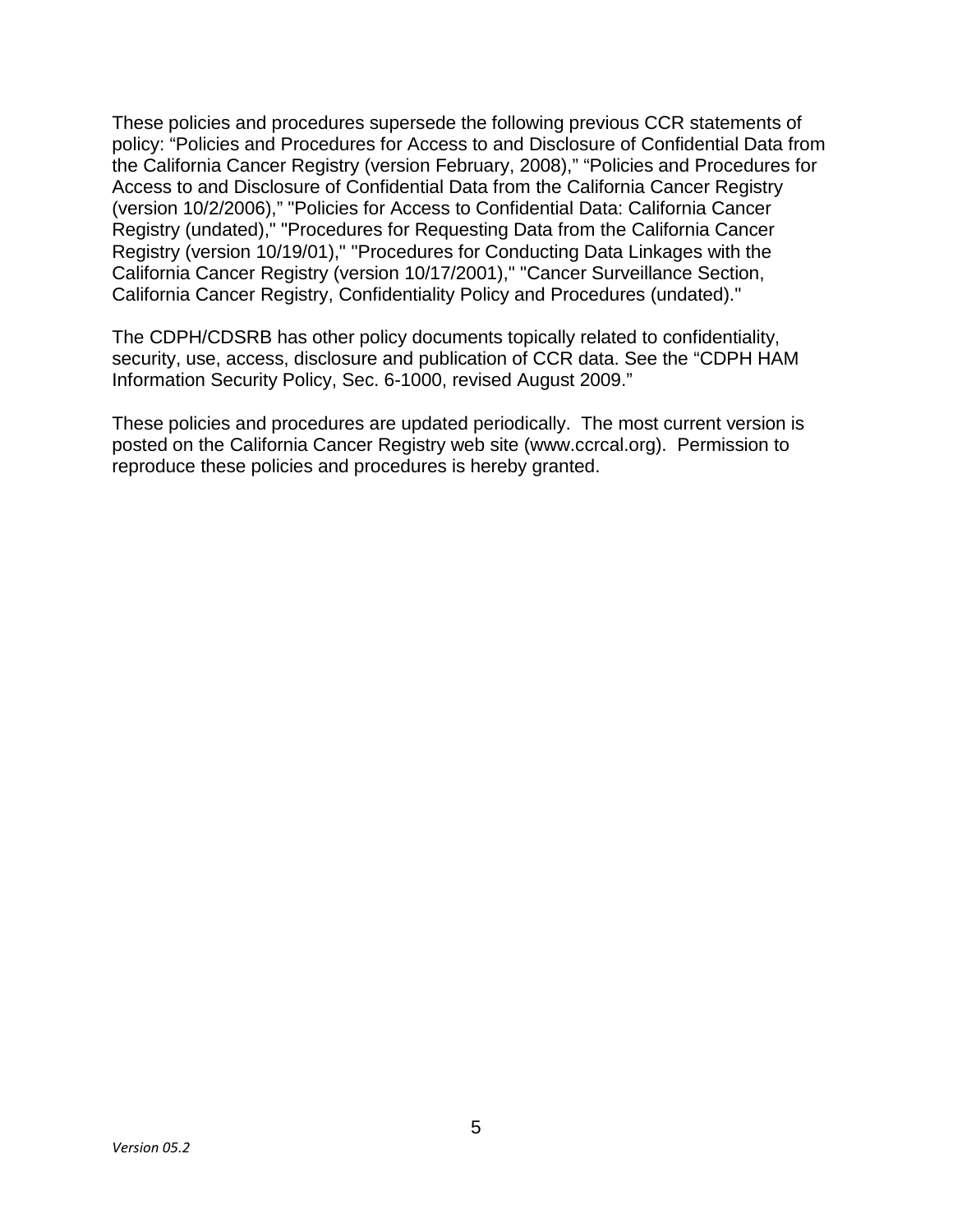## <span id="page-5-0"></span>**II. Cancer Reporting in California**

In response to public concerns over the need to determine the causes and cures for cancer, the California legislature passed legislation in 1985 to mandate the reporting of all diagnosed or treated cancers (excluding basal and squamous cell carcinomas of the skin) and all deaths due to cancer. CCR was fully implemented and statewide cancer reporting began with cases diagnosed as of January 1, 1988. The operation of CCR is governed by the authorizing legislation in sections 103875, 103885, and 100330 of the California Health and Safety Code, administrative regulations and various reporting system standards and policy memoranda available on CCR's website (Reporting Legislation and Regulation).

Hospitals and other cancer reporting facilities report cancer data from their medical records. Physicians and other health care providers report information about cancer patients who are not referred to a facility. This information is reported within six months from when the patient is admitted to the facility or care commenced for the patient. Cancer reporting facilities and health care providers are required to employ a mechanism to ensure that their cancer patients are informed that cancer is a designated reportable disease and that the facility will report each patient with cancer to CDPH/CDSRB.

CCR staff ensures all information is accurate before data aggregation occurs. Once quality control activities are performed and the data are complete, they are integrated into a statewide data set. Under the current procedures, the CCR requires approximately eighteen months after the close of a calendar year to collect, verify and consolidate data to produce analysis files. These files include greater than 95% of cancer cases for a given year.

In addition to their regular reporting obligations, cancer reporting facilities and health care providers are required to grant CDPH/CDSRB and authorized representatives access to all records that would identify cases, characteristics, treatment, and medical status of all cancer patients. The CCR utilizes this authority to assure completeness of reporting and to undertake rapid case ascertainment.

Information is collected about the patient, the tumor, the treating physician, the treating facility, and the first course of treatment - over 200 data elements for each tumor. CCR also has out-of-state case sharing agreements with other states, including all of California's bordering states in order to capture information on tumors diagnosed in other states for California residents.

All of California participates in the Centers for Disease Control and Prevention's (CDC) National Program of Cancer Registries (NPCR), and in the Surveillance, Epidemiology, and End Results (SEER) program of the National Cancer Institute (NCI). The CCR is consistently recognized by the North American Association of Central Cancer Registries for meeting the highest levels of completeness and timeliness of cancer case ascertainment and completeness of data elements collected on all cancer cases.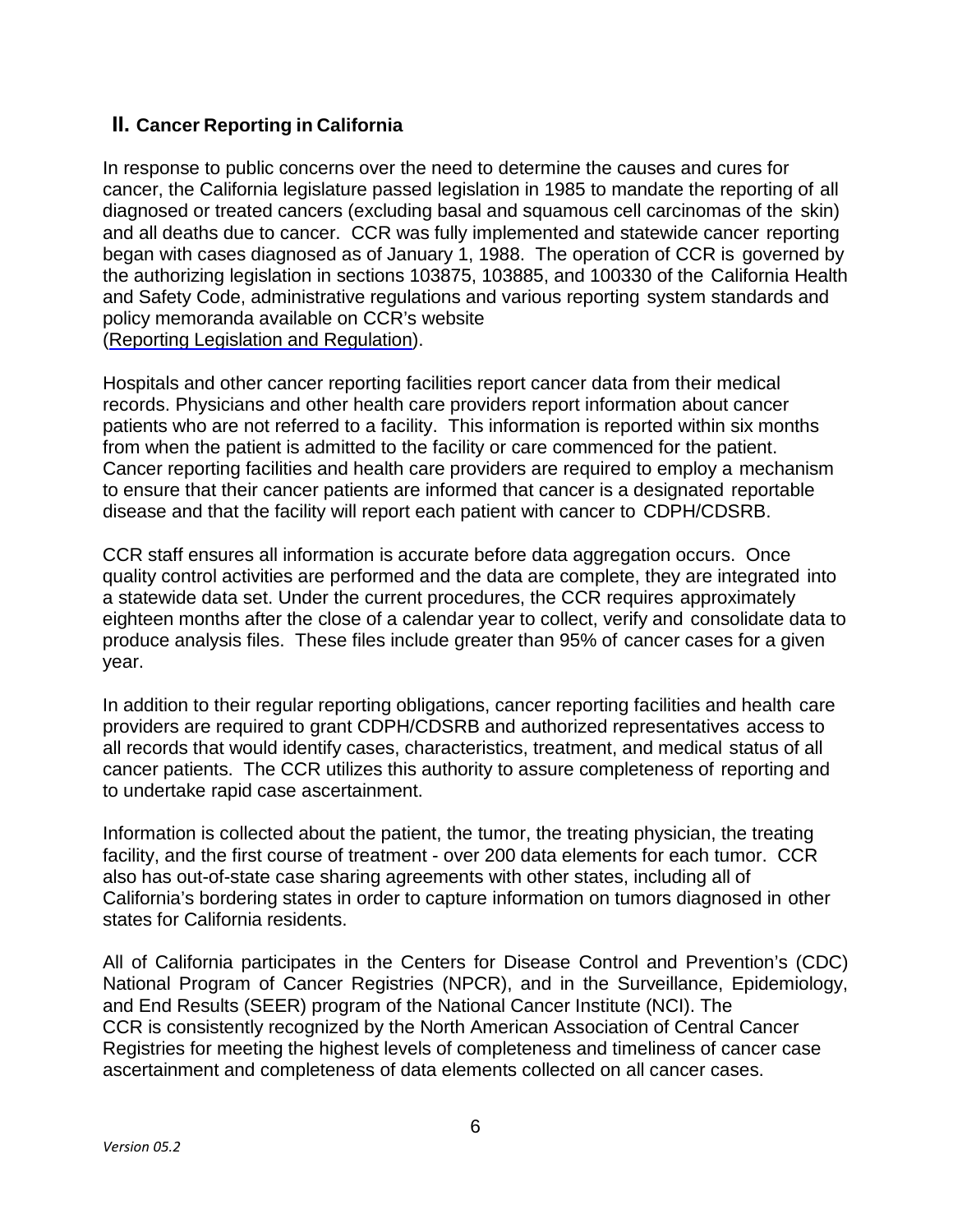## <span id="page-6-0"></span>**III. Uses of CCR Data**

CCR is the cornerstone for a substantial amount of cancer research with hundreds of funded research projects and thousands of publications that have relied on CCR data. In addition to funded projects and publications, researchers use CCR data to analyze demographic and geographic factors that affect cancer risk, early detection of cancer, and effective treatment of cancer patients.

CCR data is defined as information collected pursuant to HSC Section 103885 and predecessor statutes. It includes information in the CCR database and information that has been collected but not yet incorporated into the database. It includes the information itself and the documents, files, or other records, regardless of format or medium in which the data are recorded.

State law allows information in medical records to be provided to CDPH and its authorized agents. Once information from those records has been collected for the CCR database, HSC Section 103885 is the controlling authority with respect to its use.

The CCR is not a covered entity under the federal Health Insurance Portability and Accountability Act (HIPAA). Consequently, the confidentiality, security, use, access, disclosure and publication of CCR data are not subject to HIPAA. However, HIPAA requirements may be relevant if a research study or other activity combines or links CCR data with protected health information covered by HIPAA.

HSC Section 103885 provides that all CCR data are confidential. CDPH interprets this to mean that data in the CCR database are confidential whether or not they identify an individual or could be used to identify an individual. In the context of CCR data, confidentiality is absolute, i.e., CCR data cannot be used, accessed, disclosed or published except as specifically authorized by HSC Section 103885.

The law expressly requires that CDPH and the regional registries use the CCR data for surveillance, cancer control initiatives and research into the causes and cures of cancer.

The law allows access to CCR data by certain qualified persons, and the disclosure of CCR data to qualified institutions for cancer control, surveillance and research. In addition, it allows the publication of reports about the incidence of and mortality from cancer, case counts and rates for specific population subgroups and local communities. Each of these permissive uses of CCR data is discussed in detail below.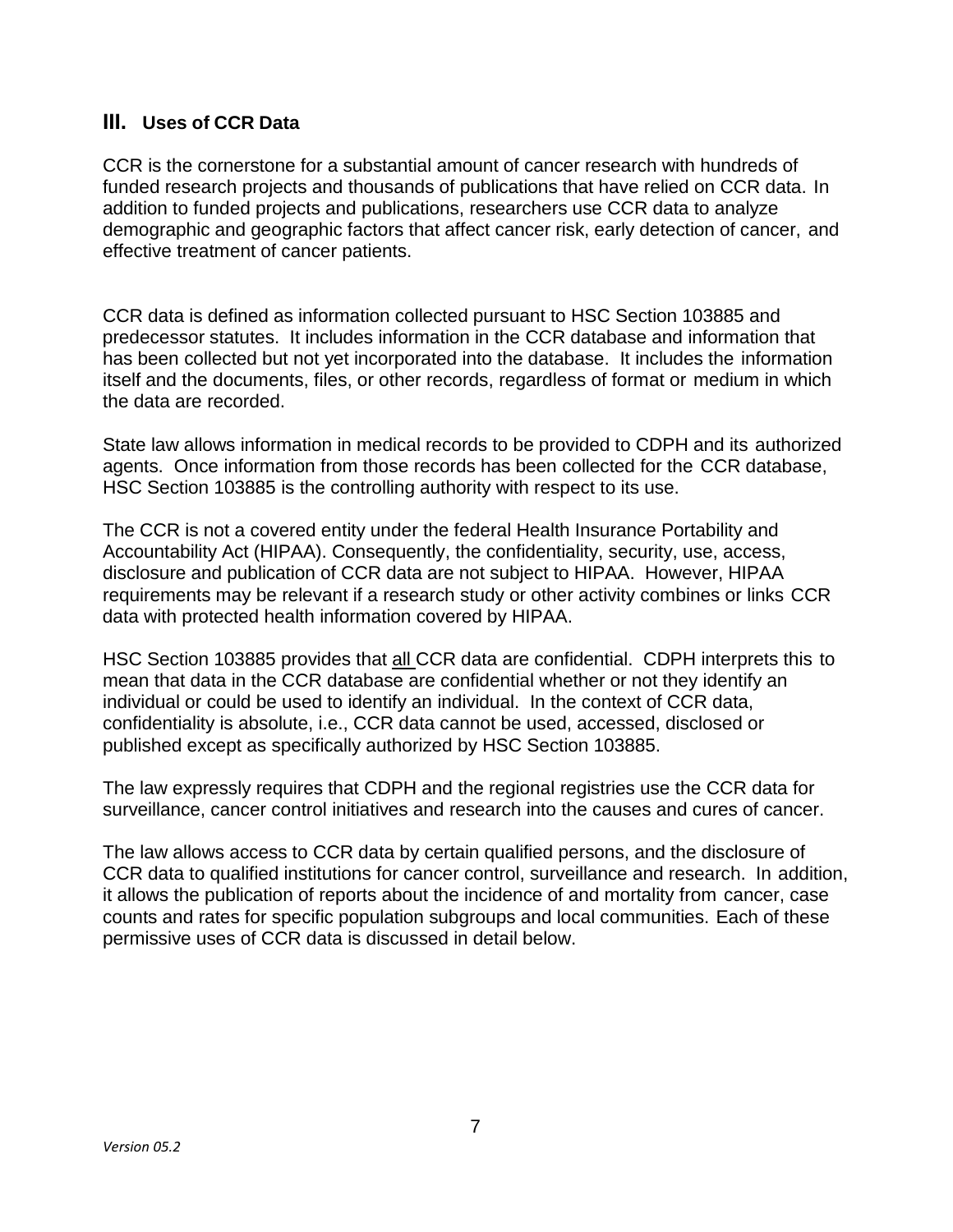## <span id="page-7-0"></span>**IV. Access to CCR data**

#### <span id="page-7-1"></span>**1. General guidelines**

Access to CCR data is defined as the right to examine the data. The right to examine CCR data does not include the right to copy or retain the data or to permit another person or institution to examine or copy the data. Access to CCR data may be granted by CDPH/CDSRB or a regional registry. Access is granted to individuals, not institutions.

## <span id="page-7-2"></span>**2. Access to CCR data for production purposes**

#### **a. CDPH/CDSRB employees**

CDPH/CDSRB may grant access to CCR data to employees assigned to the production of CCR data to the extent necessary to perform their job responsibilities. They are required to complete CDPH confidentiality and security training annually and sign the CCR Confidentiality Pledge at the time of their assignment to the CCR and annually thereafter.

CDPH/CDSRB will maintain an accessee list with the following information about employees who have been granted access to CCR data: name of the person authorizing access, name, title, address, and organizational affiliation of the employee granted access, dates of access (which may cover a prospective period not to exceed one year), specific purpose(s) for which the CCR data will be used, and date on which the employee completed training and signed the CCR Confidentiality Pledge. Regional registries may grant access to CCR data to persons on the CDPH/CDSRB accessee list.

## <span id="page-7-3"></span>**b. Regional registry employees**

The regional registry may grant access to CCR data to employees of the institution in which the regional registry is located who are assigned production of CCR data at the regional registry to the extent necessary to perform their job responsibilities. They are required to complete confidentiality and security training annually that meets CDPH requirements and sign the CCR Confidentiality Pledge at the time of their assignment to the regional registry and annually thereafter.

The regional registry is required to maintain an accessee list with the following information about employees who have been granted access to CCR data: name of the person authorizing access, name, title, address, and organizational affiliation of the employee granted access, dates of access (which may cover a prospective period not to exceed one year), specific purpose(s) for which the CCR data will be used, and date on which the employee completed training and signed the CCR Confidentiality Pledge. CDPH/CDSRB may grant access to CCR data to persons on the regional registry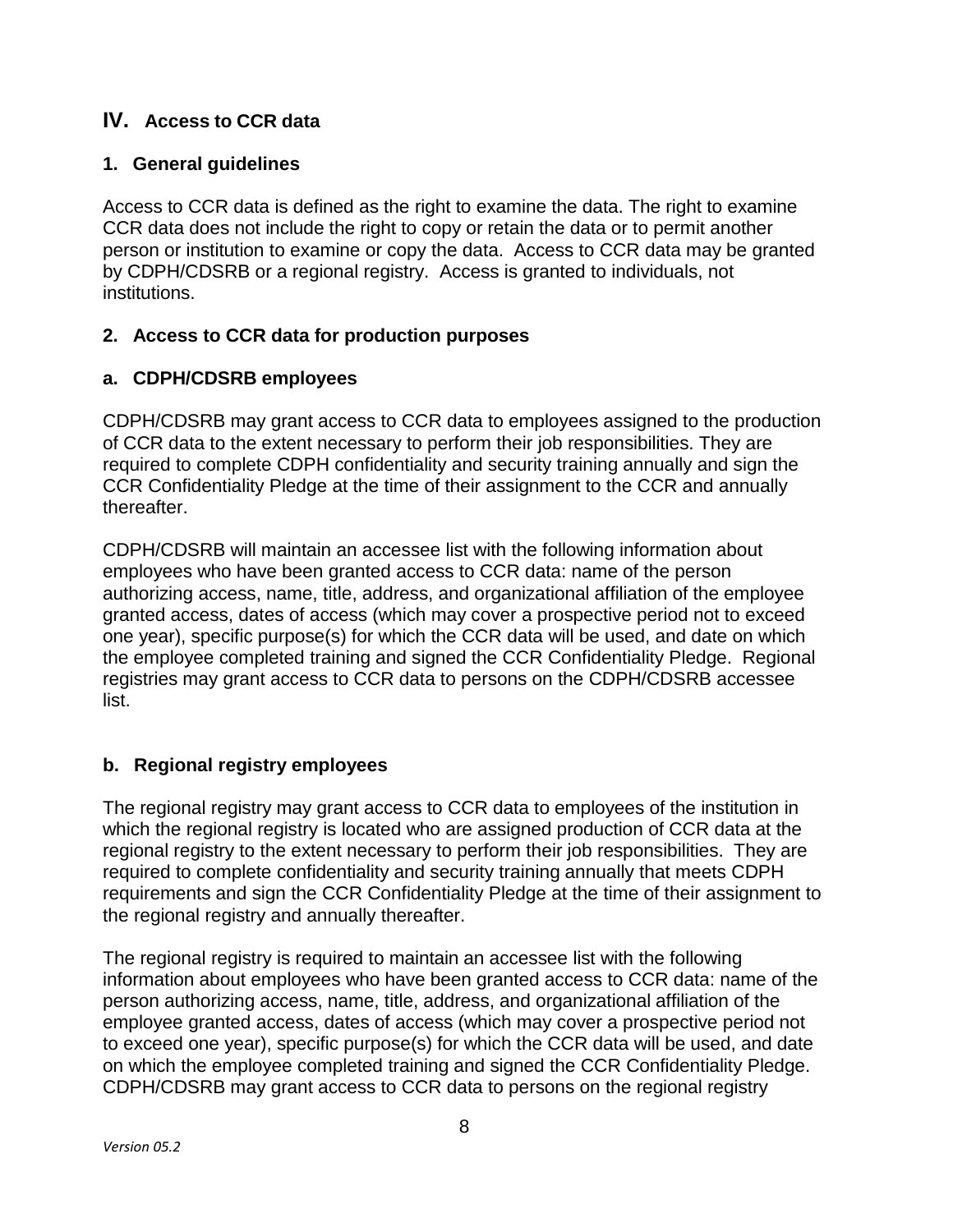accessee list.

#### <span id="page-8-0"></span>**3. Access to CCR data for surveillance and research**

#### **a. Access through CDPH/CDSRB or a regional registry**

CDPH/CDSRB and the regional registries may grant access to CCR data to persons who have a valid scientific interest in the data, are engaged in demographic, epidemiological, or other similar studies related to health, meet qualifications established by CDPH/CDSRB, and agree in writing to maintain confidentiality.

Individuals seeking access must provide information sufficient to justify the request as described in the Confidentiality Agreement for Access to CCR Data [\(Appendix](http://www.ccrcal.org/pdf/Data_Statistics/Appendix_2_v04.5.pdf) 2). In addition, they must indicate their agreement to maintain confidentiality by signing the agreement.

The Confidentiality Agreement for Access to CCR Data is a legal document that creates substantial ongoing obligations on the part of the signatory with respect to confidentiality, security, use, access, disclosure, and publication of CCR data. Individuals signing this document agree to comply in all respects with the terms and conditions of this agreement.

The signed agreement must be submitted to CDPH/CDSRB or the regional registry from which the individual seeks access. CDPH/CDSRB or the regional registry must review the request, determine that the applicant is qualified, and approve the agreement in writing prior to granting access to the individual.

CDPH/CDSRB and the regional registries will include individuals granted access to CCR data under this subsection on their accessee list.

#### **b. Access through an institutional recipient**

An institution to which CCR has disclosed data (see Section V) may grant access to the Principal Investigator who signed the Confidentiality Agreement for Disclosure of CCR Data [\(Appendix](http://www.ccrcal.org/pdf/Data_Statistics/Appendix_3_v5.1.pdf) 3) pursuant to which the recipient institution received the data. No additional confidentiality agreement needs to be signed by the principal investigator.

Recipient institutions may grant access to CCR data to other persons to carry out a specific assignment on behalf of the institutional recipient, which is directly related to the use for which disclosure was granted to the recipient. Persons seeking access must provide information sufficient to justify the request. The individual must sign the Confidentiality Agreement for Access to CCR Data [\(Appendix 2\)](http://www.ccrcal.org/pdf/Data_Statistics/Appendix_2_v04.5.pdf).

Recipient institutions that grant access to CCR data to persons other than their principal investigator must maintain an accessee list with the following information: name of the person authorizing access, name, title, address, and organizational affiliation of the persons granted access, dates of access (which may cover a prospective period not to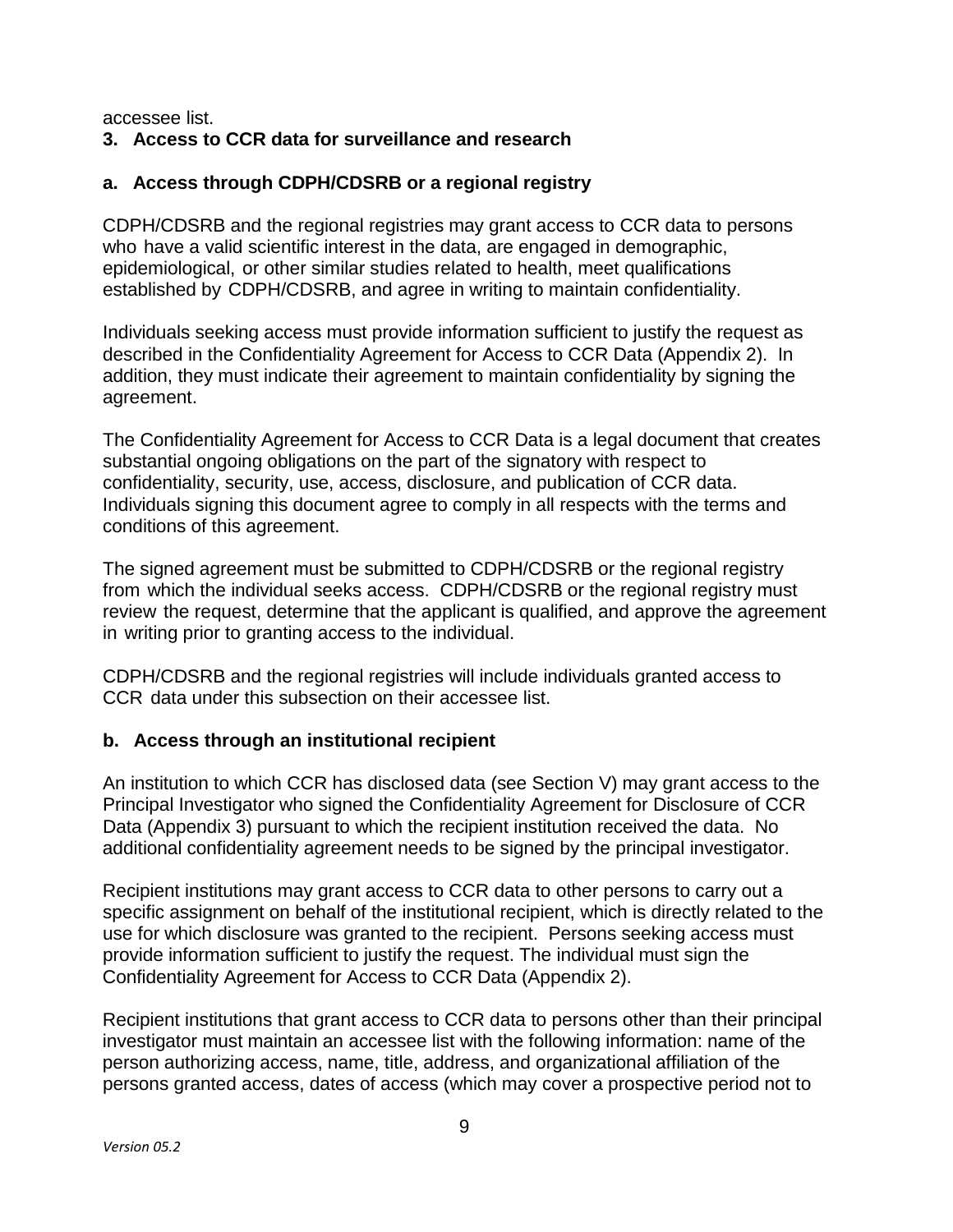exceed one year), and the specific purpose for which the CCR data will be used. A copy of the list must be provided annually to CDPH/CDSRB or the regional registry that disclosed the CCR data to the institution.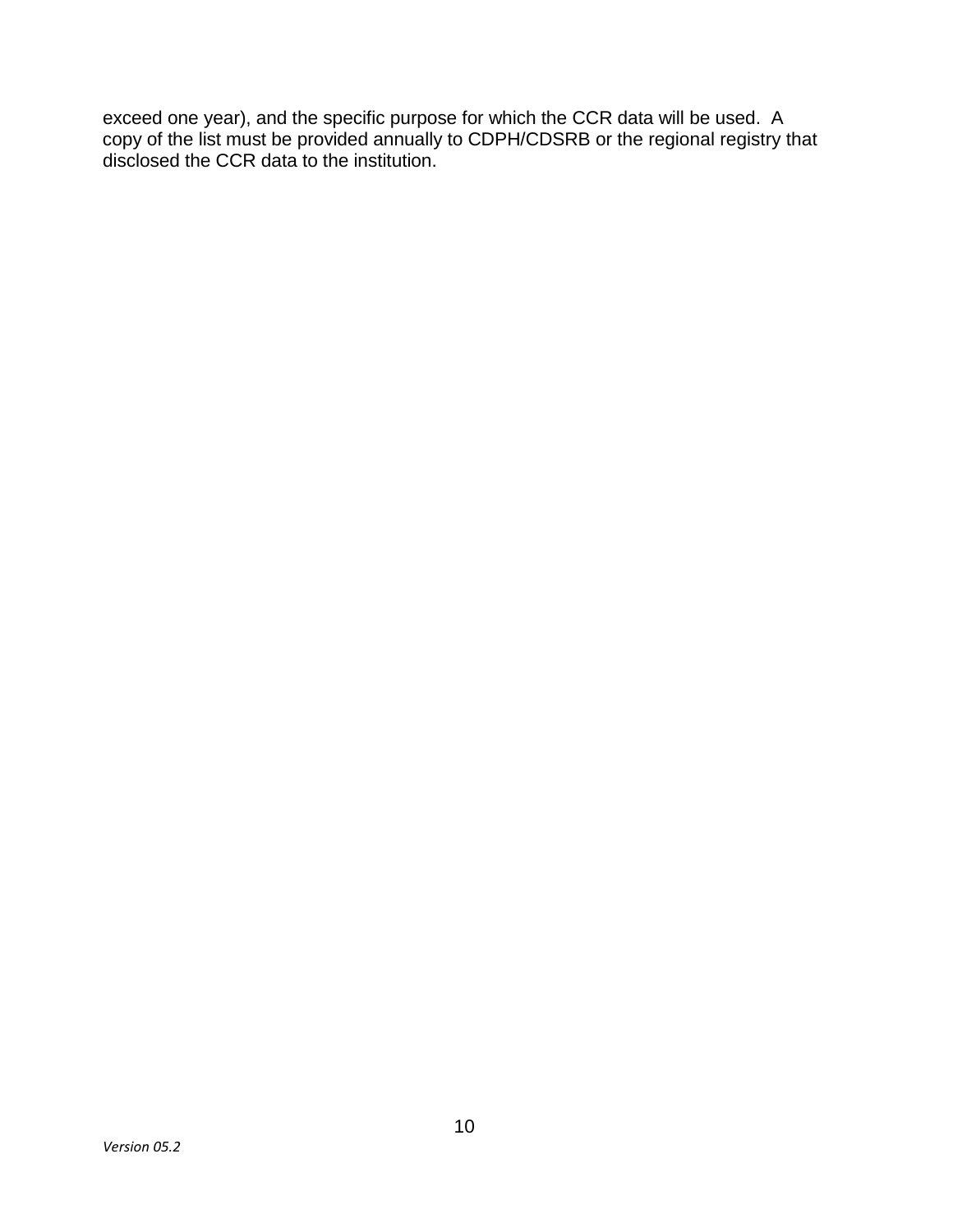## <span id="page-10-0"></span>**V. Disclosure of CCR Data**

## <span id="page-10-1"></span>**1. General guidelines**

Disclosure of CCR data is defined as the granting of the right to examine the data and to create or retain a copy for the use of the institution. CCR data may be disclosed to an institution by CDPH/CDSRB, or a regional registry. Only data necessary for the stated purpose of the request may be disclosed. The data may be used only for the approved purpose. Further disclosure by the institution must be approved by CDPH/CDSRB (see section 6e). Under an agreement with the Veterans Administration (VA), the CCR may not release information about VA cases to researchers.

Disclosure must be requested by an individual (usually a principal investigator) and the institution with which the principal investigator is affiliated. As part of the request, the Principal Investigator and an authorized representative of the institution must meet all the requirements described in Section V.6.c. If the request is approved, the disclosure will be transmitted to the principal investigator as described in Section 3 below.

## <span id="page-10-2"></span>**2. Costs of compiling CCR data for disclosure**

Disclosures of CCR data require CDPH/CDSRB or the regional registry to incur significant costs to obtain, compile and transmit the information. These costs must be covered by the recipient institution. Contact CDPH/CDSRB or the regional registry for additional information.

## <span id="page-10-3"></span>**3. Format and transmittal of data**

Data will be formatted in a mutually agreed upon file format. Files will be encrypted using a strong encryption (such as the Advanced Encryption Standard) and emailed to the Principal Investigator using CDPH approved secure email system. If the file is too large to send via email, the file will be placed on CD ROM's and shipped overnight to the Principal Investigator via a company that is bonded and provides tracking information on the shipment, i.e. FEDEX or Golden State Overnight.

## <span id="page-10-4"></span>**4. Data storage and security of CCR data**

CCR data, defined as all documents, files or other records, regardless of format or medium, must have appropriate protections to ensure that only authorized individuals have access to the data. CCR data that are not in use should be stored in locked cabinets or rooms. Computers that store CCR data or can access the data need to be protected with a strong frequently changed password and must not be accessible from the Internet. Computers need be properly maintained with current security patches and antivirus software. If the data will be stored on a desktop, laptop, mobile computing device or other portable electronic medium the data must be encrypted and physically secured when not in use. Data shall not be left unattended in automobiles, airports, hotels or other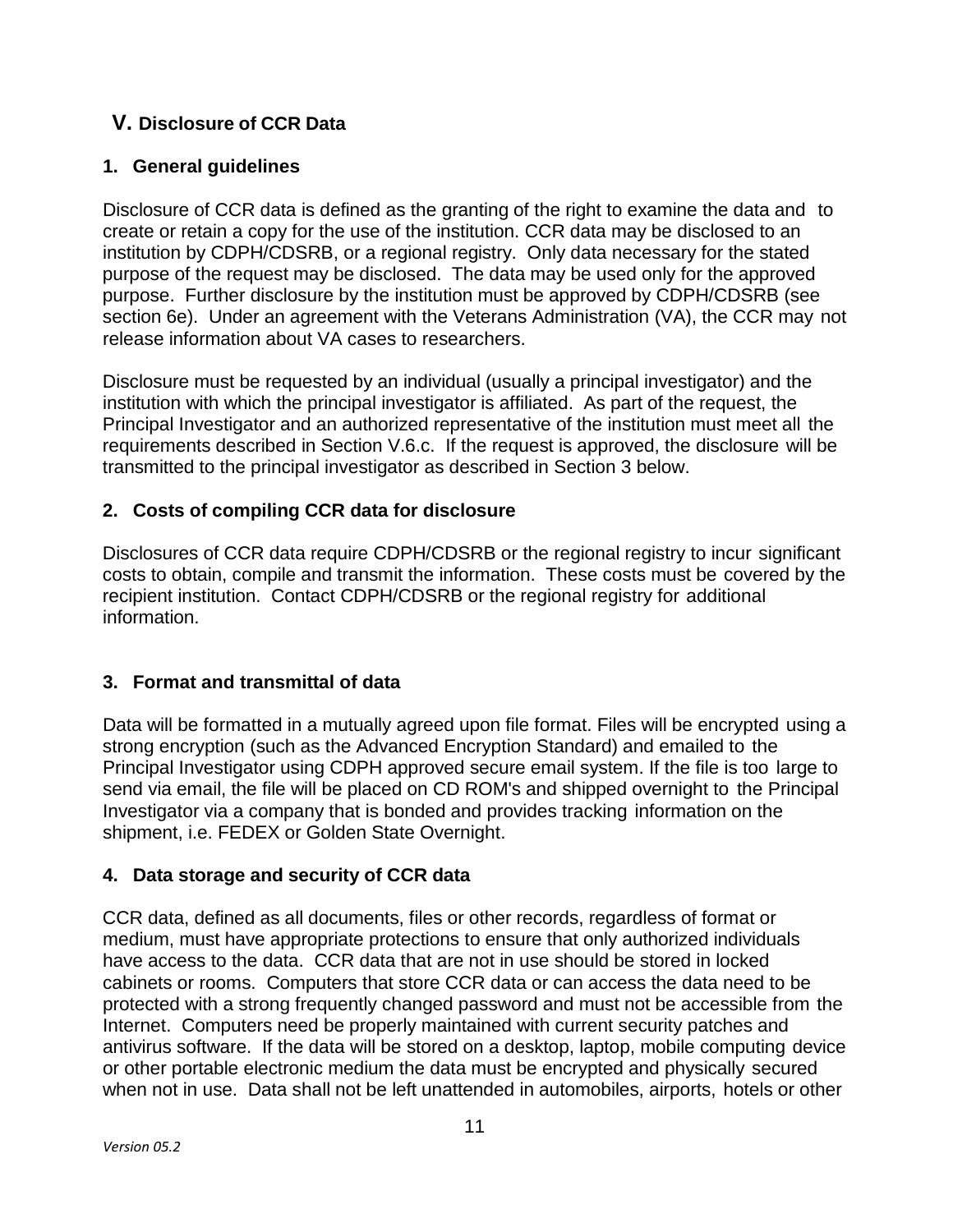higher risk areas. If data are being transported then they must be encrypted and with either an authorized staff member or a secure, traceable, bonded courier. If data are being transmitted then it must be done over a secure encrypted medium. When CCR data or copies of CCR data are no longer required, they must be securely shredded or wiped from all systems and media.

#### <span id="page-11-0"></span>**5. Disclosure to other state cancer registries, federal cancer control agencies and local health officers**

CDPH/CDSRB and the regional registries may enter into agreements to provide CCR data to other states' cancer registries, federal cancer control agencies and local health departments if the disclosure is for the purposes of public health surveillance. The requesting agency must indicate their agreement to maintain confidentiality of CCR data.

The request should be submitted to the CDPH/CDSRB or the regional registry from which the individual seeks data. CDPH/CDSRB or the regional registry should review the information provided to determine whether the requesting agency is eligible to receive CCR data under this subsection and whether the purpose of the request is consistent with the requirements of this subsection. If the CDPH/CDSRB or the regional registry makes a favorable determination, the request should be submitted to the Chief of CDSRB, CDPH. CDPH/CDSRB or the regional registry will disclose the data upon receipt of written approval from the Chief of CDSRB, CDPH.

#### <span id="page-11-1"></span>**6. Disclosure to research institutions**

In addition to the general requirements for disclosure described in subsection 1. above, a researcher is required to demonstrate that their research has scientific merit, institutional IRB approval and documentation of approval by the California Committee for Protection of Human Subjects (CPHS).

#### **a. Letter of support**

It is strongly recommended that researchers considering studies which would utilize CCR data begin by contacting CDPH/CDSRB or a regional registry to discuss their proposed research study. If the proposed study appears to be feasible, the researcher should request a letter of support for inclusion in funding agency applications, dissertation proposals, etc. To obtain a letter of support, researchers will need to submit an abstract of the project along with the project title, and name and mailing address of the PI to CDPH/CDSRB. A letter of support does not guarantee that an application for disclosure will be approved or that cases will be available for patient contact studies. If the proposed research study is funded or otherwise cleared to proceed, the researcher should submit an application to CDPH/CDSRB or the regional registry from which disclosure is requested.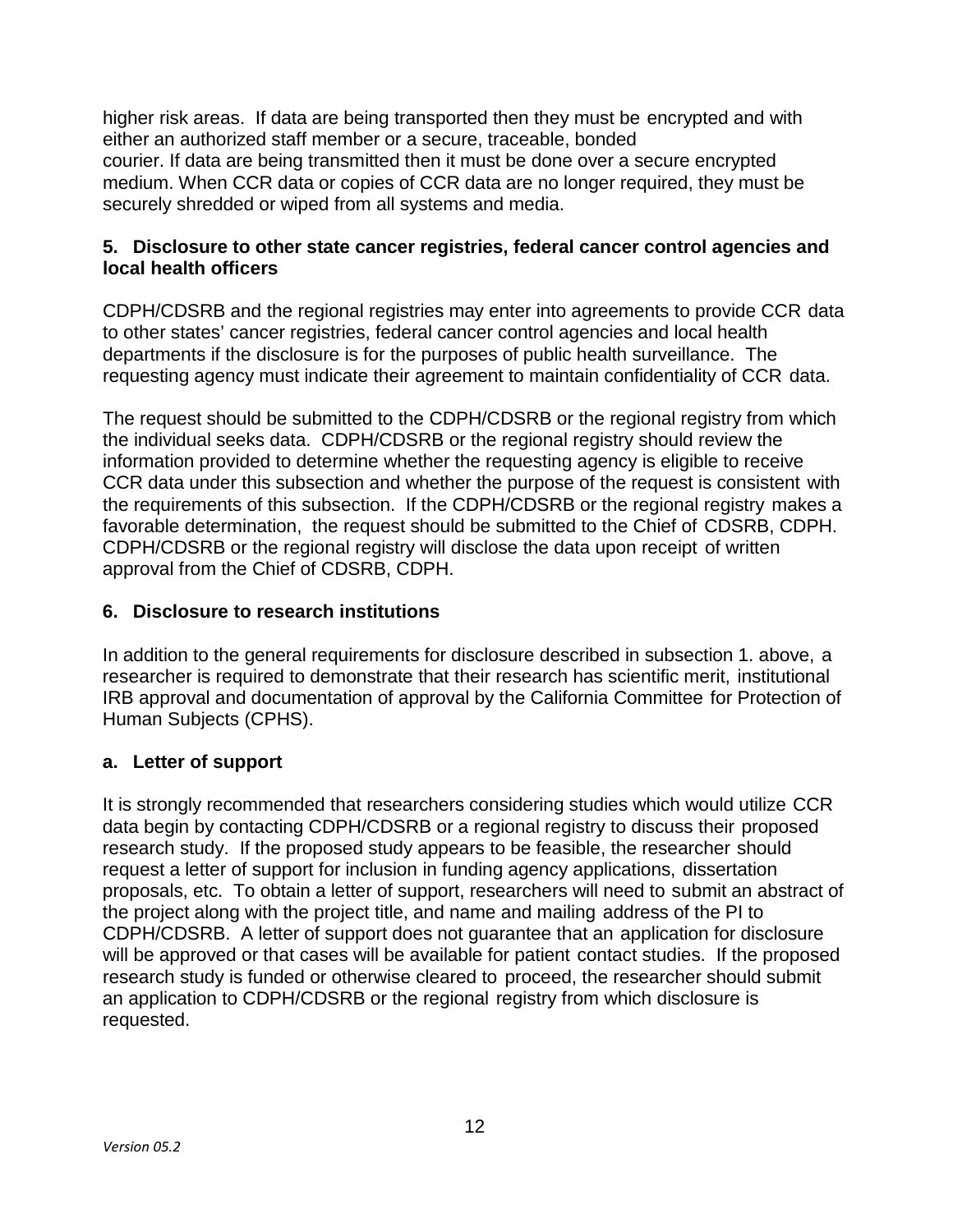## **b. Obtaining CPHS approval**

All data disclosure applications require documentation of approval by the California Committee for the Protection of Human Subjects (CPHS) in addition to an institutional IRB approval.

- Instructions for submitting an application for CPHS approval can be found at <http://www.oshpd.ca.gov/Boards/CPHS/index.html>
- CPHS Contact: Phone: (916) 326-3660 E-mail CPHS at [cphs-mail@oshpd.ca.gov](mailto:cphs-mail@oshpd.ca.gov)
- The CPHS requires a letter of support from the CCR, signed by the Chief of CDSRB, CDPH. To obtain this letter, researchers will need to submit an abstract of the project along with the project title, and name and mailing address of the PI to CDPH/CDSRB and staff will provide a signed CPHS Appendix VII (letter of support) for the CPHS review process.

## **c. Application procedure**

The following minimum materials must be submitted to CDPH/CDSRB or the regional registries for data disclosures:

- 1. A study protocol of the project (excluding Appendices).
- 2. Documentation of peer review for scientific merit. Usually, a funding agency award or dissertation committee approval meets this condition. In some cases this condition may be met by convening a regional registry or CDPH review committee.
- 3. Documentation that the research study has been reviewed and approved by the requestor's Institutional Review Board and CPHS.
- 4. Confidentiality Agreement for Disclosure of CCR Data [\(Appendix](http://www.ccrcal.org/pdf/Data_Statistics/Appendix_3_v5.1.pdf) 3) signed by the principal investigator and an authorized representative of the recipient institution.
- 5. A list of requested data items with justifications (for minimum data security inclusion requirements see section 6g).

CDPH/CDSRB or the regional registry from which disclosure is requested will review the application materials and additional information may be requested. If the application was submitted to a regional registry, they will review the application and forward a recommendation to CDPH/CDSRB. Approval by the Chief of CDSRB, CDPH is required. The principal investigator will be notified in writing.

The Confidentiality Agreement for Disclosure of CCR Data is a legal document that creates substantial ongoing obligations on the part of the individual signatory in the recipient Institution with respect to confidentiality, security, use, access, disclosure, and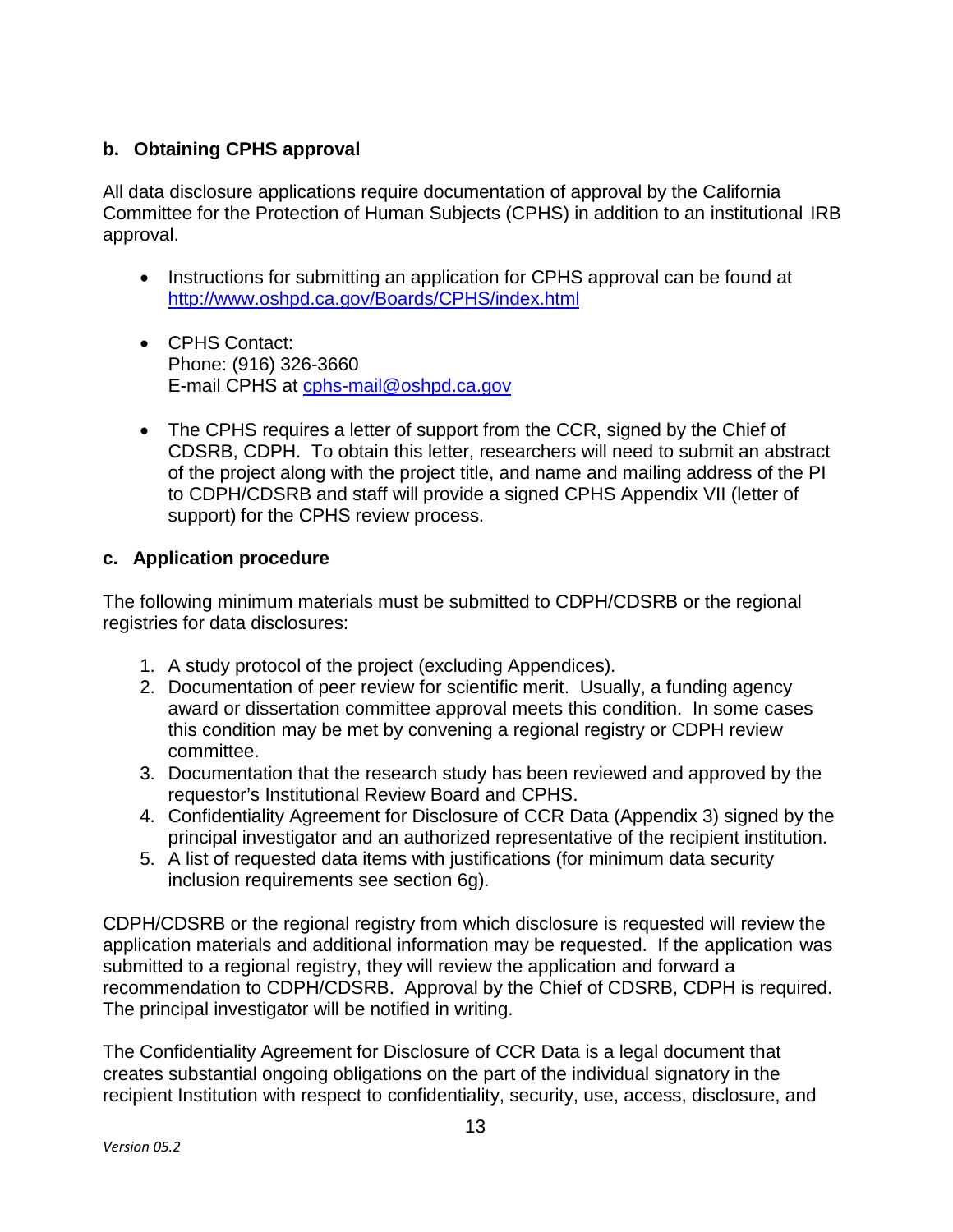publication of CCR data, including additional obligations not specified in these policiesand procedures. Individuals signing this document, agree to comply, in all respects with the terms and conditions of this agreement.

#### **d. Special requirements for research studies involving patient contact**

Researchers conducting projects that involve patient contact need to be sensitive to the physical and emotional difficulties which patients may be experiencing. Although some patients initially may be disturbed to learn that their cancer diagnosis is known to individuals other than their own care-takers, most patients welcome the opportunity that their data will be used for research to fight cancer.

In addition to the requirements set forth in subsection 1 above and in the Confidentiality Agreement for Disclosure of CCR Data, researchers requesting disclosure of CCR data for studies that involve patient contact must comply with the following requirements:

1. The general policy of CCR is that multiple researchers should not contact cancer patients within a short time of each other, especially during the first year after diagnosis while undergoing therapy. In order to effectuate this policy, researchers should request the Patient Contact Availability Form from each of the regional registries (Cancer Registry of Greater California, Los Angeles Cancer Surveillance Program, and Greater Bay Area SEER registries) in whose territory each patient to be contacted resides, he or she should ensure that the patient is not included in any currently funded studies.

The CCR can only limit multiple patient contacts by researchers using CCR data. Patients may also have been contacted by researchers who received contact information from another source.

2. No patient contact is allowed for six weeks after diagnosis to give the appropriate attending physician time to inform the patient of their diagnosis and possible treatment.

3. The first contact with a patient must be in writing. Specifically, the investigator must send a contact letter to the patient that explains how the patient's name was obtained and why the CCR was created. A copy of the CCR brochure, *Cancer Research in California (*[http://www.ccrcal.org/pdf/Reports/research.pdf\)](http://www.ccrcal.org/pdf/Reports/research.pdf) should also be included.

4. During the patient recruitment phase of a study, any problems that arise with individual patients, for example hostile refusals, must be promptly reported to CDPH/CDSRB or the regional registry. Any patient who states that he/she does not wish to be contacted again by any researcher must be reported to CDPH/CDSRB or regional registry promptly in writing. This fact will be recorded in the regional and statewide databases with a Do Not Contact flag.

5. The researcher must notify CDPH/CDSRB or the regional registry liaison if he or she becomes aware of errors or omissions in the CCR data and any more current information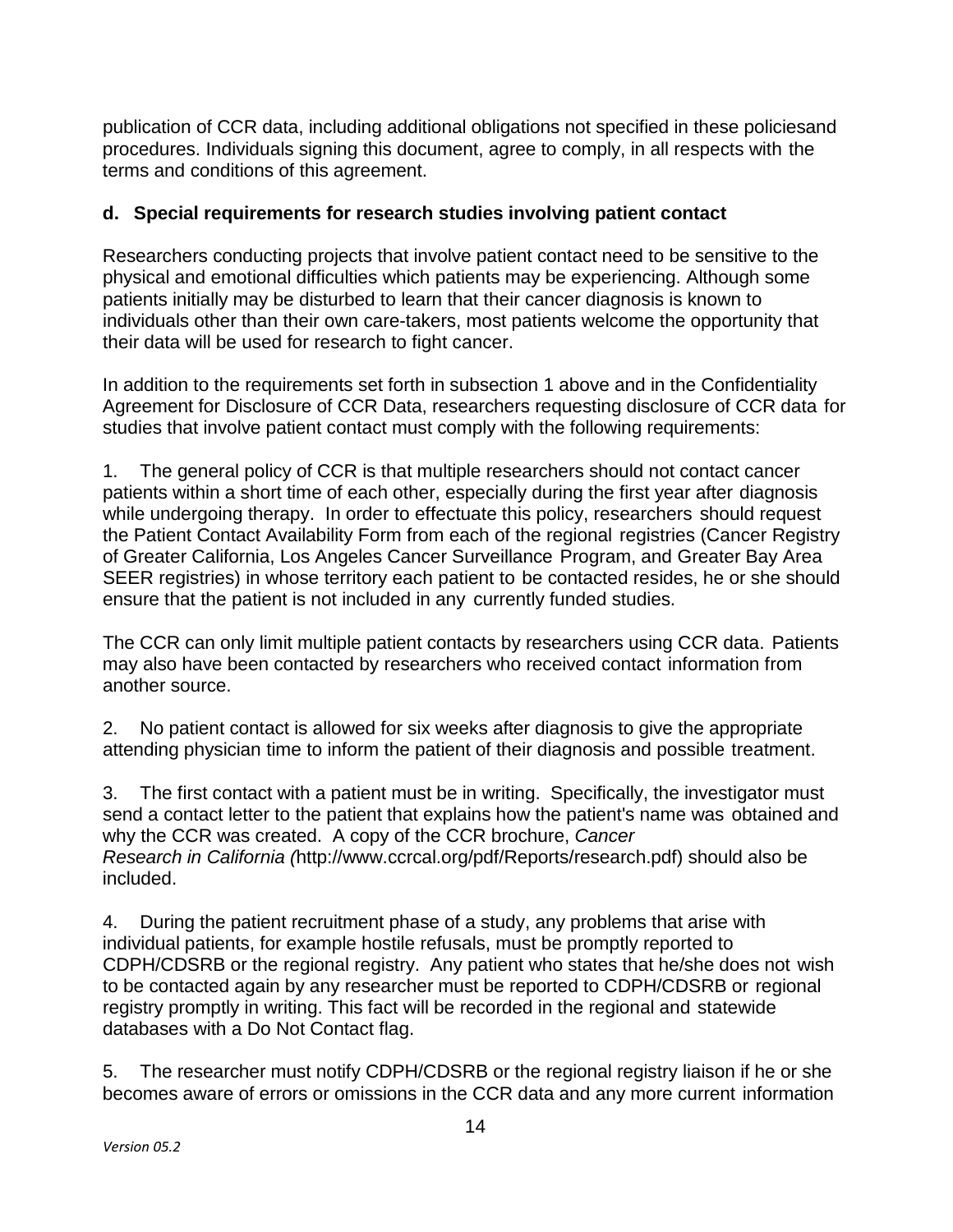on a patient's vital statistics and current address.

6. Submission of patient names to an external website for updated follow up is considered redisclosure and is prohibited.

7. The researcher must return the names and contact information of all patients received from CCR who were not included as subjects for the study to CDPH/CDSRB or the regional registry liaison within six months of receipt of the initial list of names. The reason for non-inclusion, e.g. decline to participate, unable to locate, physician advised no contact, should be specified for each patient.

8. The researcher may not re-contact study subjects for reasons other than the approved study.

## **e. Re-disclosure of CCR data by researchers**

If the Recipient Institution has a legitimate justification for sharing CCR data with another institution, for example as part of a collaborative research project, the second Recipient Institution must obtain approval for this re-disclosure of the CCR data from the Chief of CDSRB, CDPH. The second institution must comply with all requirements of Section 6c above. Submission of patient names to an external website for updated follow up is prohibited.

## **f. Access to CCR data by research staff**

The Recipient Institution may grant access to the CCR data to other persons to carry out a specific assignment on behalf of the Recipient Institution, which is directly related to the use for which disclosure was granted. Persons seeking access must provide information sufficient to justify the request and must sign the Confidentiality Agreement for Access to CCR Data [\(Appendix](http://www.ccrcal.org/pdf/Data_Statistics/Appendix_2_v04.5.pdf) 2) to maintain the confidentiality of the data. A copy of the list must be provided annually to CDPH/CDSRB or the regional registry that disclosed the CCR data to the institution.

## **g. Annual Reporting to CCR regarding CCR data disclosure**

The Recipient Institution is required to submit the renewal approval letter from the institutional IRB and CPHS IRB. The Recipient Institution is also required to submit a current list of individuals who have access to the CCR data. If the study is complete, then the Recipient Institution is required to complete the CCR Data Destruction Acknowledgement Form documenting CCR data have been destroyed.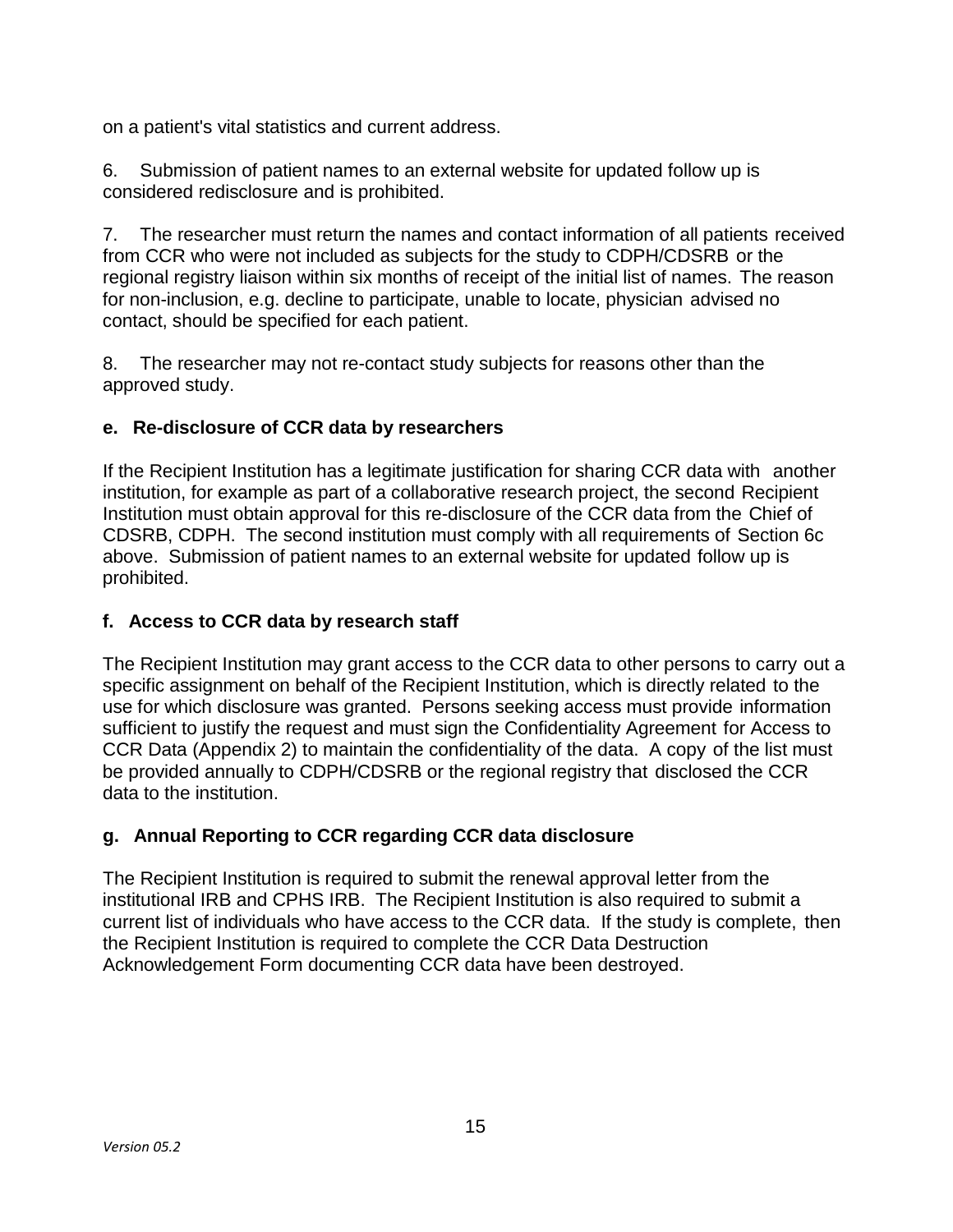## <span id="page-15-0"></span>**VI. Publications, Reports and Statistical Compilations**

## <span id="page-15-1"></span>**1. General guidelines**

Health and Safety Code § 103885 requires that reports and statistical compilations that contain CCR data not identify individual cases or individual sources of information in any way.

CDPH/CDSRB and regional registry staff may release publications and make presentations to the public containing aggregate data and conclusions drawn from studying CCR data, including journal articles, summary reports, special analyses, studies and other documents, and presentations to professional organizations, the news media and the public. These publications may contain case counts, rates, and survival analyses derived from CCR incidence and mortality data. Individual cases or individual sources of information shall not be identified in any way. For example, for a geographic area with a small population (less than 10,000) the minimum number of incident cases reported for a specific anatomic site of cancer by five-year age group and race shall be five.

Recipients of CCR data may release publications and make presentations to the public containing aggregate data and conclusions drawn from studying CCR data, including journal articles, summary reports, special analyses, studies and other documents, and presentations to professional organizations, the news media and the public. These publications may contain case counts, rates, and survival analyses derived from CCR incidence and mortality data. Individual cases or individual sources of information shall not be identified in any way. For example, for a geographic area with a small population (less than 10,000) the minimum number of incident cases reported for a specific anatomic site of cancer by five-year age group and race shall be five. Researchers are required to provide an electronic or paper copy of any journal article arising out of their research to the CCR data custodian and the Chief of the CDSRB, CDPH.

## <span id="page-15-2"></span>**2. Acknowledgement and Disclaimer**

All publications shall contain the most current acknowledgment and disclaimer. A current acknowledgement and disclaimer can be found at [http://www.ccrcal.org/Data\\_and\\_Statistics/Acknowledgement&Disclaimer.shtml](http://www.ccrcal.org/Data_and_Statistics/Acknowledgement%26Disclaimer.shtml)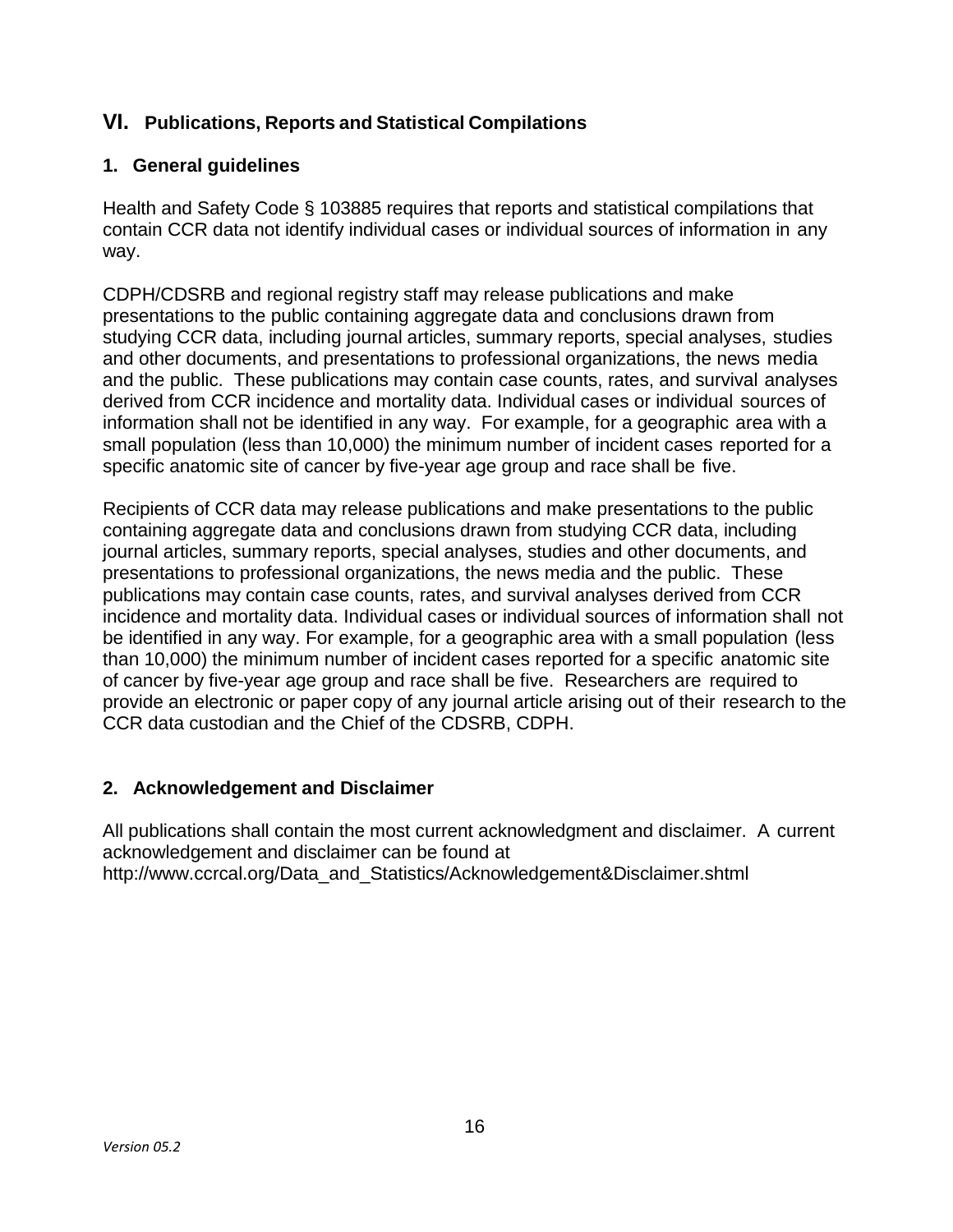#### <span id="page-16-0"></span>**VII. Procedures for Processing Patient Requests for Access to Data**

Individuals have the right to access records containing their personal information maintained by CCR according to CA Health and Safety Code Section 103885 (g) (10) and the California Information Practices Act, Civil Code Sections 1798 – 1798.78. "Personal information" is information that identifies or describes an individual including his or her name, home address, home telephone number, social security number, and physical description, education, or medical or employment history.

Patients should complete the California Cancer Registry Patient Record Request Form [\(Appendix 5\)](http://www.ccrcal.org/pdf/Data_Statistics/Appendix_5_PatientRequestForm.pdf) and copy of identification and address verification. For more detailed information, please refer to [Appendix](http://www.ccrcal.org/pdf/Data_Statistics/Appendix_6_PatientRequestChecklist.pdf) 6: Patient Record Request Checklist.

In the case of a guardian or conservator who is submitting the request on behalf of the patient, an individual should complete the California Cancer Registry Patient Record Request Form [\(Appendix](http://www.ccrcal.org/pdf/Data_Statistics/Appendix_5_PatientRequestForm.pdf) 5) and a legal document establishing the legal authority, a copy of identification, and address verification. For more detailed information, please refer to [Appendix](http://www.ccrcal.org/pdf/Data_Statistics/Appendix_6_PatientRequestChecklist.pdf) 6: Patient Record Request Checklist.

In the case of an individual requesting a deceased patient's records, an individual should complete the California Cancer Registry Patient Record Request Form [\(Appendix 5\)](http://www.ccrcal.org/pdf/Data_Statistics/Appendix_5_PatientRequestForm.pdf), a certified copy of the death certificate, and a legal document establishing the legal authority, a copy of identification, and address verification. For more detailed information, please refer to [Appendix](http://www.ccrcal.org/pdf/Data_Statistics/Appendix_6_PatientRequestChecklist.pdf) 6: Patient Record Request Checklist.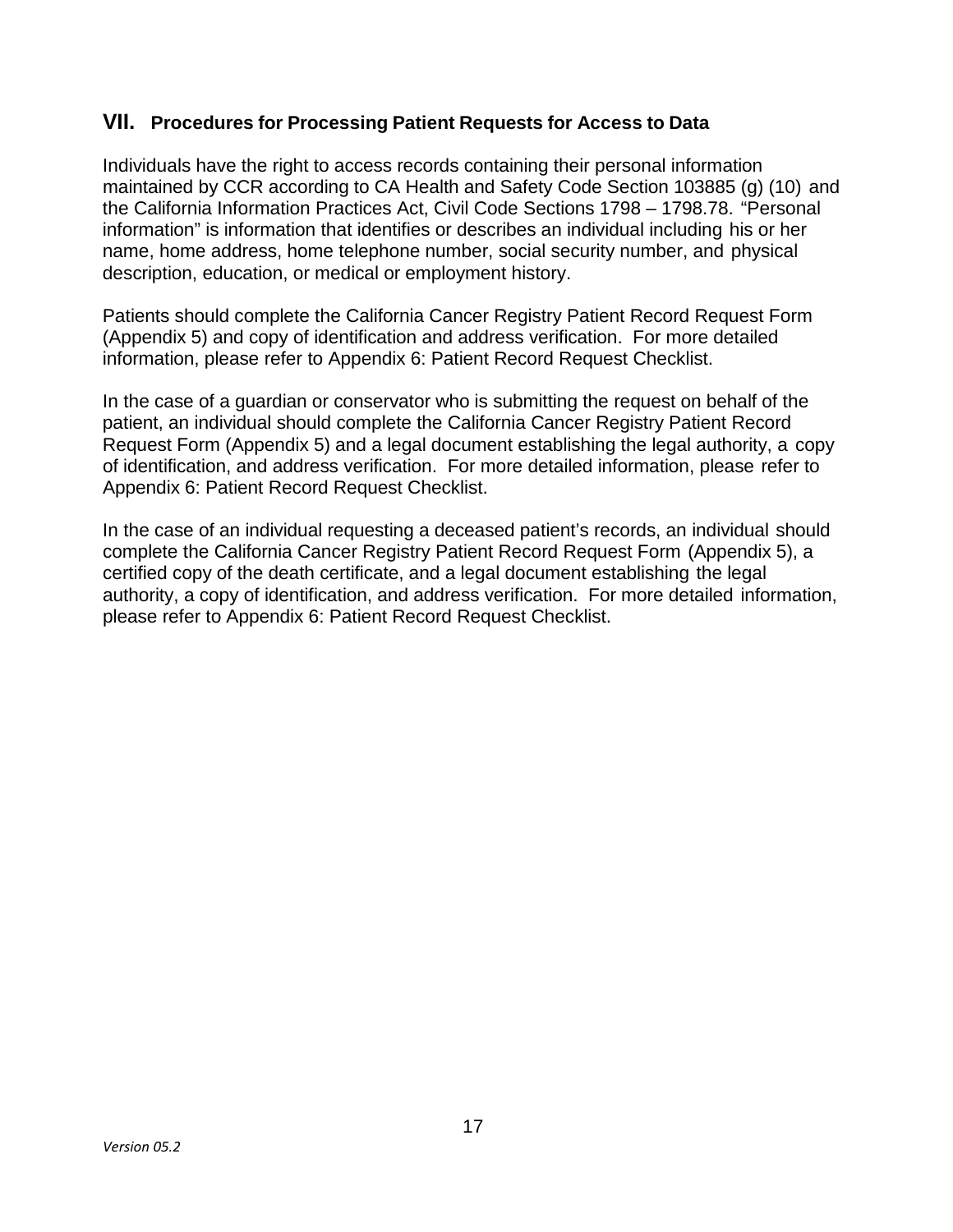#### <span id="page-17-0"></span>**VIII. Availability of CCR Data for Subpoena or Other Compelled Production**

HSC Section 100330 protects CCR data from compelled production. In order to effectuate the statutory immunity, no person or institution in possession of CCR data shall grant access to, disclose, admit, produce or otherwise make available any part of the CCR data in any civil, criminal, administrative, or other tribunal or court proceeding, whether voluntarily or under compulsion. The person or institution shall immediately notify CDPH/CDSRB by telephone and fax of the receipt of a subpoena, discovery request, court order, search warrant or other form of compulsory legal process, or any threat of compulsory legal process, in which CCR data and/or documents, data files or other materials containing CCR data are sought to be produced or examined. The person or institution shall immediately take all necessary legal action to oppose and resist any such compulsory legal process, e.g., file a motion to quash or written objections to a subpoena or file written objections to a discovery request and opposition to a motion to compel.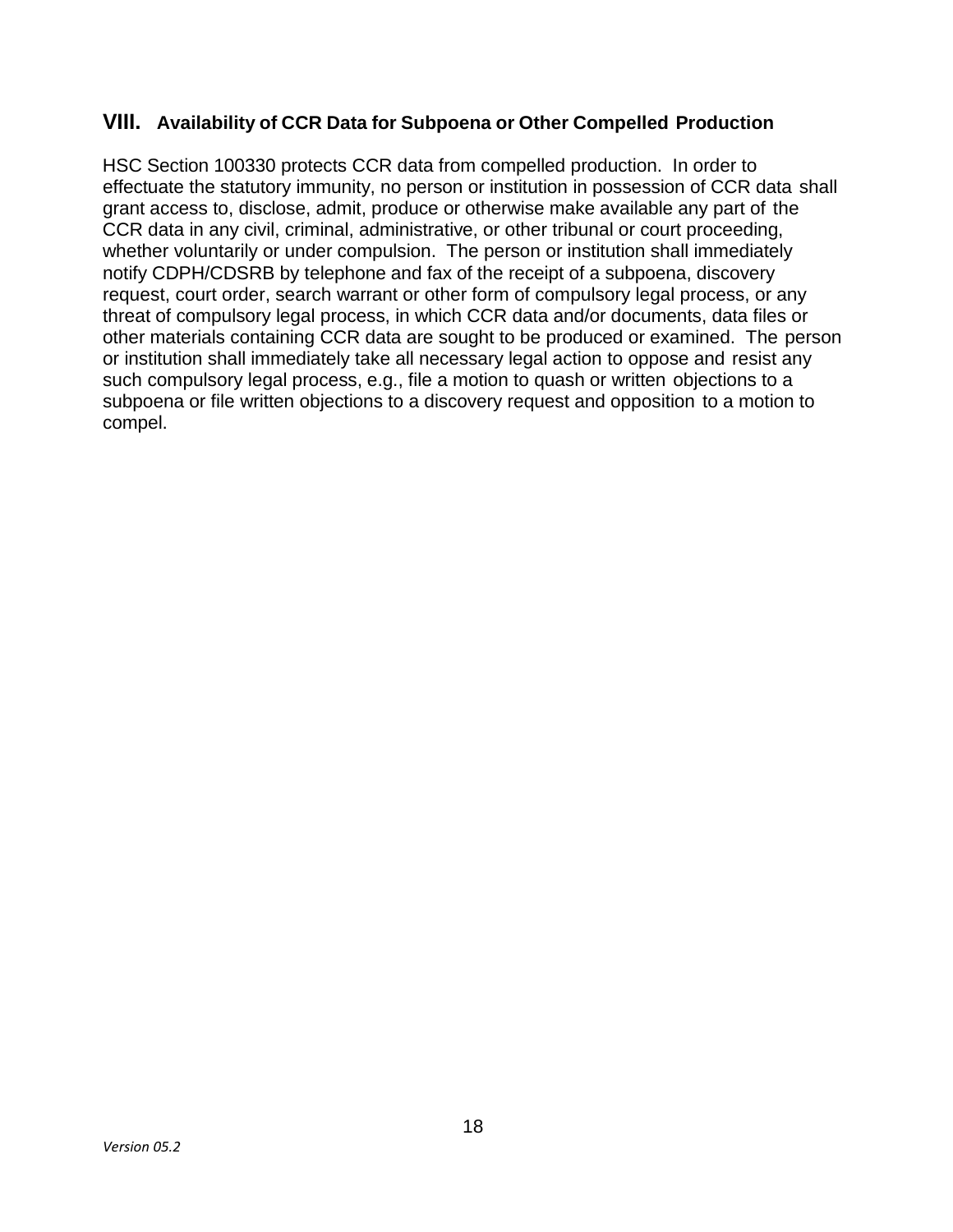## <span id="page-18-0"></span>**IX. Definitions**

CCR data: All information collected at any time under the authority of California Health and Safety Code §10385 and predecessor statutes, whether or not such information identifies an individual or could be used to identify an individual. CCR data also means all documents, files or other records, regardless of format or medium, containing CCR data (whether alone or in combination with other data).

Access to data: The right to examine data.

Disclosure of data: The granting of the right to examine data and the right to create and retain a copy.

CCR Data custodian: CDPH/CDSRB or a designated regional registry.

Research: The same definition as 45 CFR § 46.112 (d). [http://www.hhs.gov/ohrp/humansubjects/guidance/45cfr46.htm#46.102](http://www.hhs.gov/ohrp/humansubjects/guidance/45cfr46.htm%2346.102)

Public Health Surveillance: The systematic collection, analysis, and interpretation of outcome-specific data for use in planning, implementation and evaluation of public health practice.

Aggregate data: Statistical information derived from CCR data that does not include any individual item of data representing a person, whether identified, identifiable or anonymous, and from which no information about an identifiable or anonymous person can be obtained in any manner.

Reports and statistical information: Reports, articles, special analyses, studies, and other publications and communications that contain aggregate CCR data.

Sources of information: hospitals and other facilities or agencies providing diagnostic or treatment services to patients with cancer, and physicians, surgeons, dentists, podiatrists, and all other health care practitioners diagnosing or providing treatment for cancer patients, that have provided information contained in CCR data files.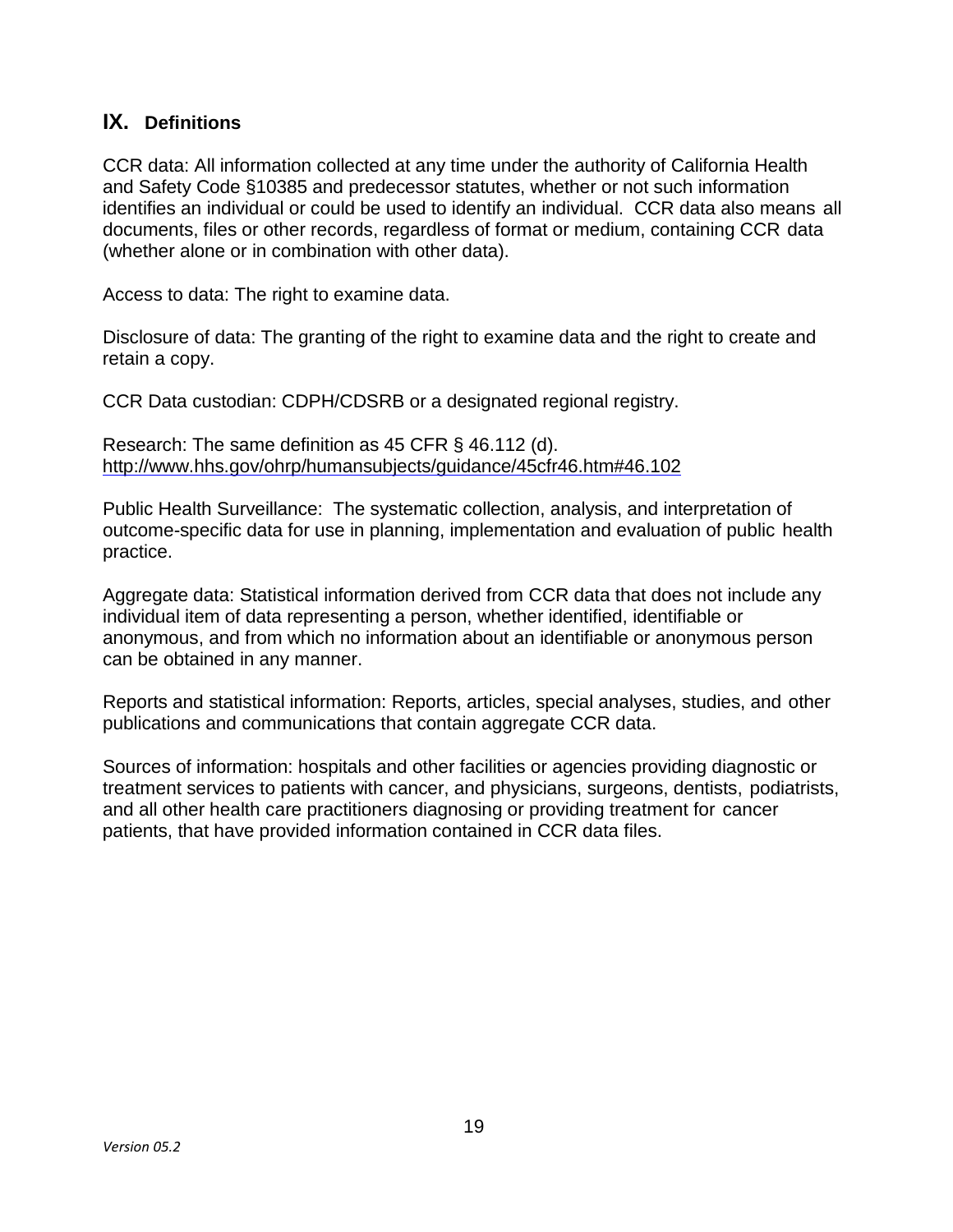#### <span id="page-19-0"></span>**Appendix 1: California Health and Safety Code Section 103875-103885**

103875. (a) The department shall conduct a program of epidemiological assessments of the incidence of cancer. The program shall encompass all areas of the state for which cancer incidence data are available. The program shall include the monitoring of cancers associated with suspected carcinogens encountered by the general public both in occupational locations and in the environment generally.

(b) The program shall be under the direction of the director, who may enter into contracts as are necessary for the conduct of the program and may accept, on behalf of the state, grants of public or private funds for the program. The director shall analyze available incidence data and prepare reports and perform studies as necessary to identify cancer hazards to the public health and their remedies.

(c) It is the intent of the Legislature that an appropriation be included in each Budget Act in an amount sufficient to provide for the annual cost of the program.

103885. (a) The director shall establish a statewide system for the collection of information determining the incidence of cancer, using population-based cancer registries modeled after the Cancer Surveillance Program of Orange County. As of the effective date of this section the director shall begin phasing in the statewide cancer reporting system. By July 1, 1988, all county or regional registries shall be implemented or initiated. By July 1, 1990, the statewide cancer reporting system shall be fully operational. Within 60 days of the effective date of this section, the director shall submit an implementation and funding schedule to the Legislature.

(b) The department may designate any demographic parts of the state as regional cancer incidence reporting areas and may establish regional cancer registries, with the responsibility and authority to carry out the intent of this section in designated areas. Designated regional registries shall provide, on a timely basis, cancer incidence data as designated by the state department to the department. The department may contract with an agency, including, but not limited to, a health systems agency, single county health department, multicounty health department grouping, or nonprofit professional association, representing a designated cancer reporting region for the purposes of collecting and collating cancer incidence data.

(c) The director shall designate cancer as a disease required to be reported in the state or any demographic parts of the state in which cancer information is collected under this section. All cancers diagnosed or treated in the reporting area shall thereafter be reported to the representative of the department authorized to compile the cancer data, or any individual, agency, or organization designated to cooperate with that representative.

(d) (1) Any hospital or other facility providing therapy to cancer patients within an area designated as a cancer reporting area shall report each case of cancer to the department or the authorized representative of the department in a format prescribed by the department. If the hospital or other facility fails to report in a format prescribed by the department, the department's authorized representative may access the information from the hospital or the facility and report it in the appropriate format. In these cases, the hospital or other health facility shall reimburse the state department or the authorized representative for its cost to access and report the information.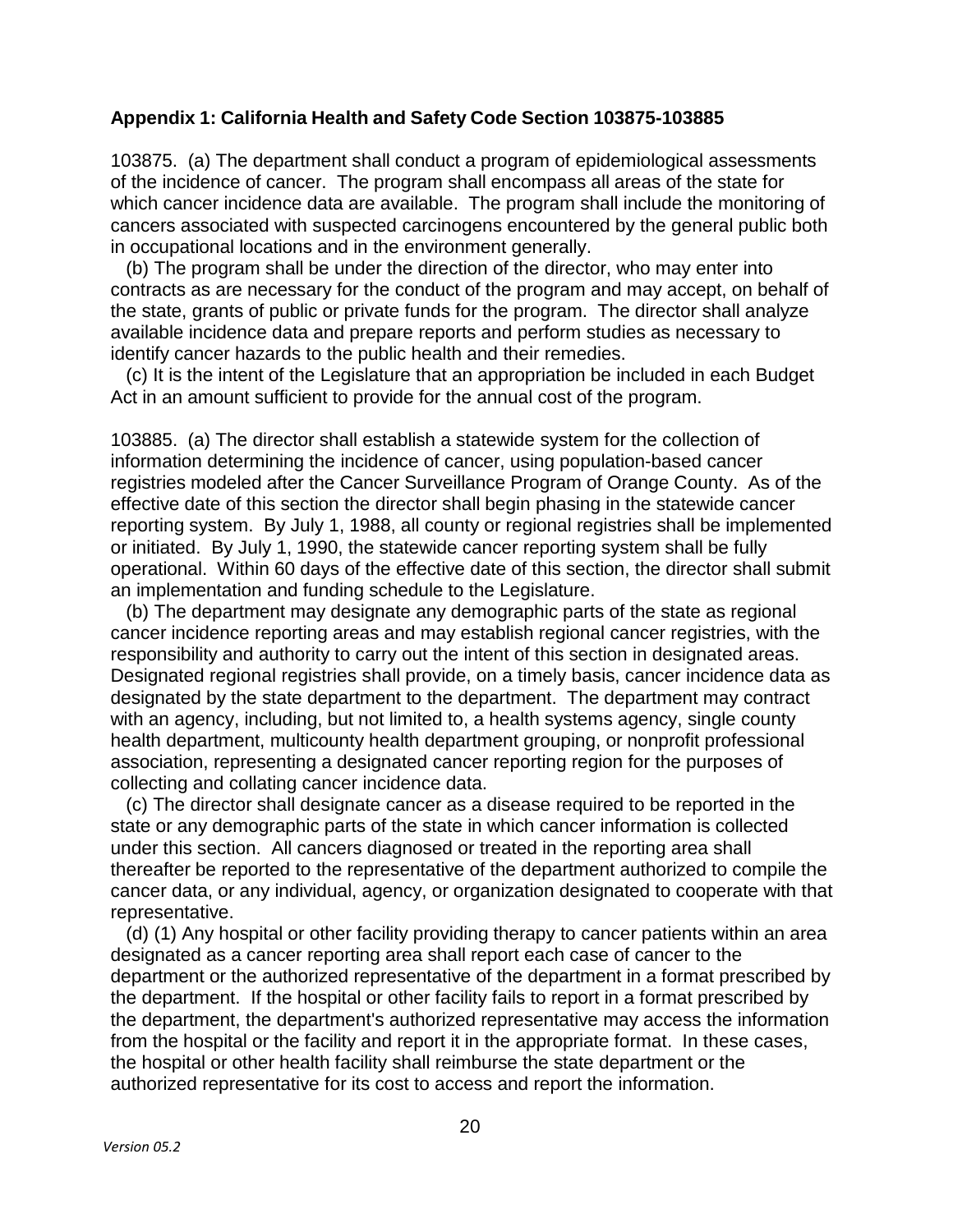(2) Any physician and surgeon, dentist, podiatrist, or other health care practitioner diagnosing or providing treatment for cancer patients shall report each cancer case to the department or the authorized representative of the department except for those cases directly referred to a treatment facility or those previously admitted to a treatment facility for diagnosis or treatment of that instance of cancer.

(e) Any hospital or other facility that is required to reimburse the department or its authorized representative for the cost to access and report the information pursuant to subdivision (d) shall provide payment to the department or its authorized representative within 60 days of the date this payment is demanded. In the event any hospital or other facility fails to make the payment to the department or its authorized representative within 60 days of the date the payment is demanded, the department or its authorized representative may, at its discretion, assess a late fee not to exceed 11/2 percent per month of the outstanding balance. Further, in the event that the department or its authorized representative takes a legal action to recover its costs and any associated fees, and the department or its authorized representative receives a judgment in its favor, the hospital or other facility shall also reimburse the department or its authorized representative for any additional costs it incurred to pursue the legal action. Late fees and payments made to the department by hospitals or other facilities pursuant to this subdivision shall be considered as reimbursements of the additional costs incurred by the department.

(f) All physicians and surgeons, hospitals, outpatient clinics, nursing homes and all other facilities, individuals or agencies providing diagnostic or treatment services to patients with cancer shall grant to the department or the authorized representative access to all records that would identify cases of cancer or would establish characteristics of the cancer, treatment of the cancer, or medical status of any identified cancer patient. Willful failure to grant access to those records shall be punishable by a fine of up to five hundred dollars (\$500) each day access is refused. Any fines collected pursuant to this subdivision shall be deposited in the General Fund.

(g) (1) Except as otherwise provided in this section, all information collected pursuant to this section shall be confidential. For purposes of this section, this information shall be referred to as "confidential information."

(2) The department and any regional cancer registry designated by the department shall use the information to determine the sources of malignant neoplasms and evaluate measures designed to eliminate, alleviate, or ameliorate their effect.

(3) Persons with a valid scientific interest who are engaged in demographic, epidemiological, or other similar studies related to health who meet qualifications as determined by the department, and who agree, in writing, to maintain confidentiality, may be authorized access to confidential information.

(4) The department and any regional cancer registry designated by the department may enter into agreements to furnish confidential information to other states' cancer registries, federal cancer control agencies, local health officers, or health researchers for the purposes of determining the sources of cancer and evaluating measures designed to eliminate, alleviate, or ameliorate their effect. Before confidential information is disclosed to those agencies, officers, researchers, or out-of-state registries, the requesting entity shall agree in writing to maintain the confidentiality of the information, and in the case of researchers, shall also do both of the following: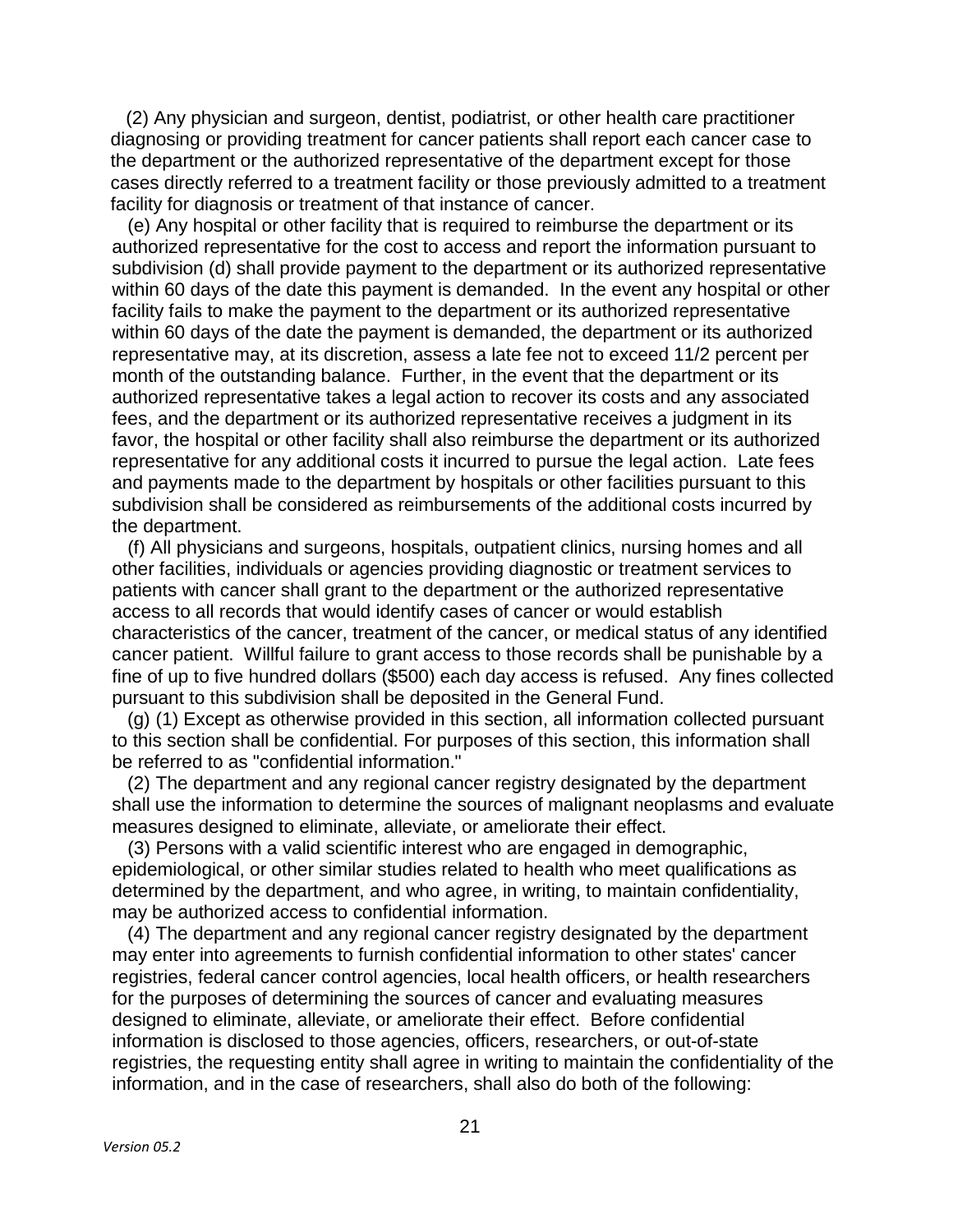(A) Obtain approval of their committee for the protection of human subjects established in accordance with Part 46 (commencing with Section 46.101) of Title 45 of the Code of Federal Regulations.

(B) Provide documentation to the department that demonstrates to the department's satisfaction that the entity has established the procedures and ability to maintain the confidentiality of the information.

(5) Notwithstanding any other provision of law, any disclosure authorized by this section shall include only the information necessary for the stated purpose of the requested disclosure, used for the approved purpose, and not be further disclosed.

(6) The furnishing of confidential information to the department or its authorized representative in accordance with this section shall not expose any person, agency, or entity furnishing information to liability, and shall not be considered a waiver of any privilege or a violation of a confidential relationship.

(7) The department shall maintain an accurate record of all persons who are given access to confidential information. The record shall include: the name of the person authorizing access; name, title, address, and organizational affiliation of persons given access; dates of access; and the specific purpose for which information is to be used. The record of access shall be open to public inspection during normal operating hours of the department.

(8) Notwithstanding any other provision of law, no part of the confidential information shall be available for subpoena, nor shall it be disclosed, discoverable, or compelled to be produced in any civil, criminal, administrative, or other proceeding, nor shall this information be deemed admissible as evidence in any civil, criminal, administrative, or other tribunal or court for any reason.

(9) Nothing in this subdivision shall prohibit the publication by the department of reports and statistical compilations that do not in any way identify individual cases or individual sources of information.

(10) Notwithstanding the restrictions in this subdivision, the individual to whom the information pertains shall have access to his or her own information in accordance with Chapter 1 (commencing with Section 1798) of Title 1.8 of the Civil Code.

(h) For the purpose of this section, "cancer" means either of the following:

(1) All malignant neoplasms, regardless of the tissue of origin, including malignant lymphoma, Hodgkin's disease, and leukemia, but excluding basal cell and squamous cell carcinoma of the skin.

(2) All primary intracranial and central nervous system (CNS) tumors occurring in the following sites, irrespective of histologic type: brain, meninges, spinal cord, caudae equina, cranial nerves and other parts of the CNS, pituitary gland, pineal gland, and craniopharyngeal duct.

(i) Nothing in this section shall preempt the authority of facilities or individuals providing diagnostic or treatment services to patients with cancer to maintain their own facility-based cancer registries.

(j) It is the intent of the Legislature that the department, in establishing a system pursuant to this section, maximizes the use of available federal funds.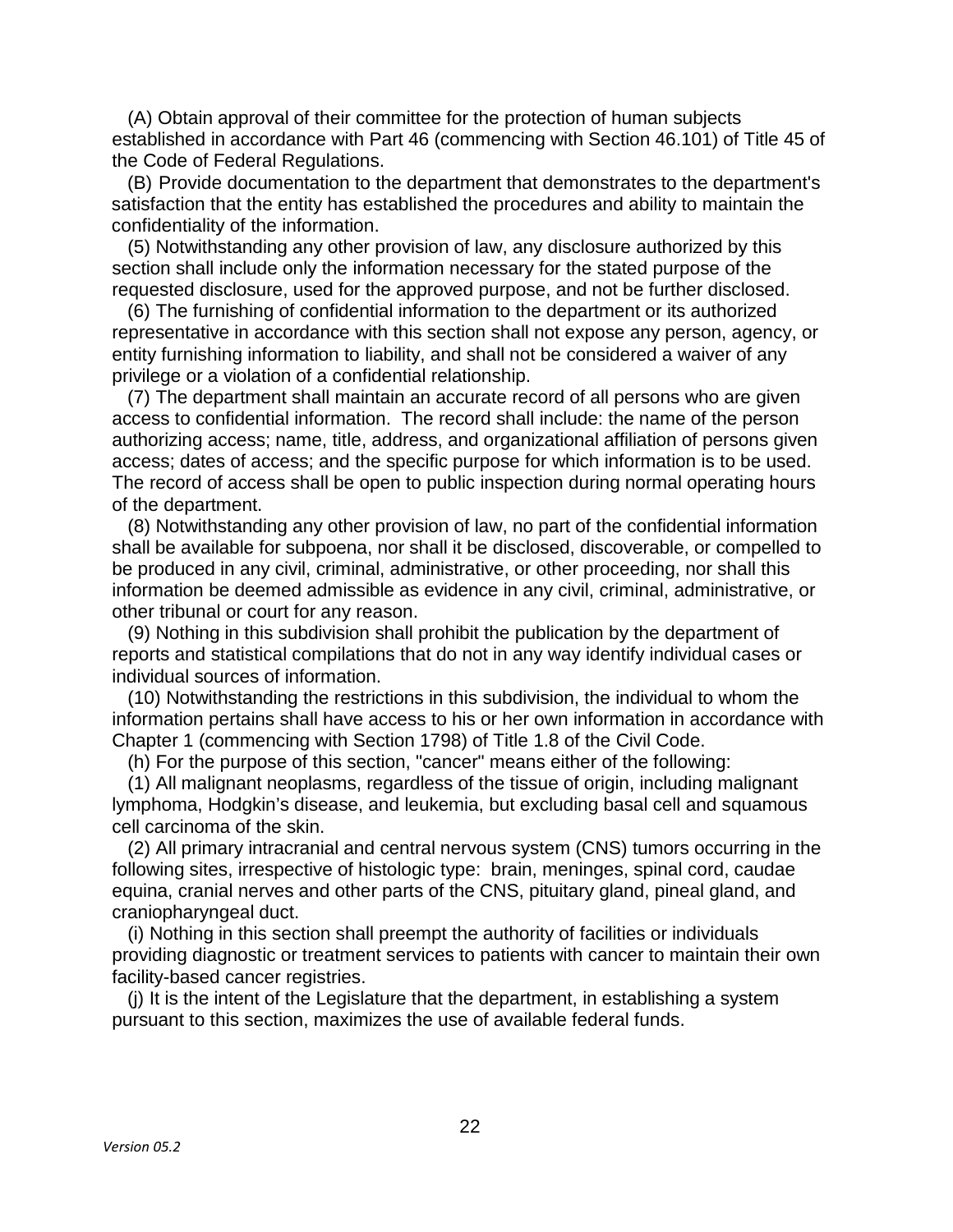#### <span id="page-22-0"></span>**Appendix 2: Confidentiality Agreement for Access to CCR Data**

| Name of applicant:<br><u> 1989 - Andrea State Barbara, amerikan personal di sebagai personal di sebagai personal di sebagai personal di</u>                                                                                    |  |  |  |
|--------------------------------------------------------------------------------------------------------------------------------------------------------------------------------------------------------------------------------|--|--|--|
| Title:<br><u> 1989 - Andrea Station Barbara, amerikan personal personal personal personal personal personal personal personal per</u>                                                                                          |  |  |  |
| Organizational affiliation: example of the contract of the contract of the contract of the contract of the contract of the contract of the contract of the contract of the contract of the contract of the contract of the con |  |  |  |
| Street address: The contract of the contract of the contract of the contract of the contract of the contract of the contract of the contract of the contract of the contract of the contract of the contract of the contract o |  |  |  |
|                                                                                                                                                                                                                                |  |  |  |

#### **Instructions**

**Access to California Cancer Registry (CCR) data (i.e., the right to examine CCR data) is strictly limited under California law. Persons seeking access to CCR data in the custody of the California Department of Public Health, Chronic Disease Surveillance and Research Branch, or a regional registry (hereinafter the "CCR Data Custodian") must complete this application, sign and submit it to the custodian**

**of the data. Attach additional pages as necessary. Approval will be mailed to Applicant at the address shown above.**

- 1. Applicant requires access to CCR data to engage in the following demographic, epidemiological or other similar studies related to health:
- 2. The specific purpose for which Applicant will use CCR data and the data files to be accessed (e.g. type(s) of cancer, patient characteristics, diagnosis years, geographical areas) and other relevant information are:

3. Applicant's qualifications to engage in these activities are as follows: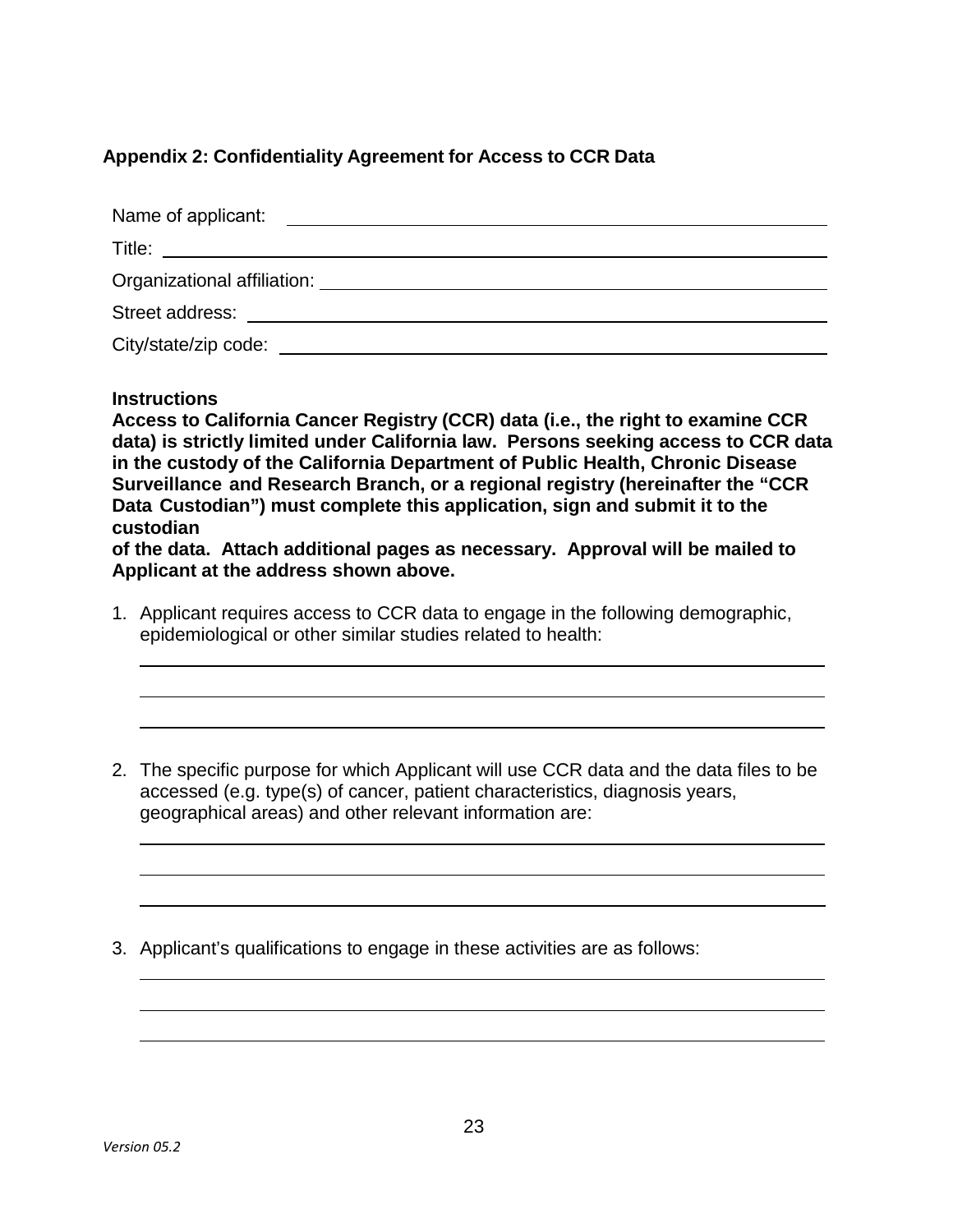- 4. In consideration for CCR Data Custodian's approval of this application, Applicant represents, warrants, and agrees as follows:
	- a. For purposes of this confidentiality agreement, "CCR data" means all information relating to cases of cancer collected at any time by the California Department of Public Health, a regional cancer registry designated by the Department or any other individual or institution under the authority of California Health and Safety Code Section 103885 and predecessor statutes, whether or not such information identifies an individual or could be used to identify an individual. CCR data also means all documents, files or other records, regardless of format or medium, containing CCR data (whether alone or in combination with other data).
	- b. California Health and Safety Code Section 103885 contains various provisions relating to use, access, disclosure, and publication of CCR data. These provisions may be different from the laws, regulations or policies applicable to other data used by Applicant. Applicant represents and warrants that: (a) Applicant has reviewed section 103885, the California Department of Public Health, Chronic Disease Surveillance and Research Branch, "Policies and Procedures for Access to and Disclosure of Confidential Data from the California Cancer Registry" [\(www.ccrcal.org\)](http://www.ccrcal.org/) (hereinafter "CCR Data Access and Disclosure Policies"), and the terms and conditions of this confidentiality agreement; (b) Applicant has had a full opportunity to discuss any questions or concerns Applicant may have regarding the interpretation of section 103885, Applicant's duties and obligations under the statute and the terms and conditions of this confidentiality agreement with Custodian; (c) any such questions or concerns have been resolved to Applicant's satisfaction; and (d) on the basis of the foregoing review and discussions, Applicant is prepared to access and use CCR data in conformity with section 103885 and the terms and conditions of this confidentiality agreement.
	- c. Applicant agrees to comply with the requirements of California Health and Safety Code section 103885, any and all other federal and state laws or regulations relating to confidentiality, security, use, access, and disclosure of CCR data, and the CCR Data Access and Disclosure Policies.
	- d. Applicant agrees to access and use the requested CCR data in strict conformity with the specific purposes set forth in his or her application. Applicant agrees not to use the CCR data for any other purpose. Applicant agrees not to copy or reproduce the CCR data in whole or in part, in any manner or format, or permit others to do so.
	- e. Applicant may describe the results of Applicant's use of CCR data in professional journals, public reports, presentations, press releases and other publications, provided that a copy is provided to the institution from which Applicant receives access and that all publications contain the acknowledgment and disclaimer set forth in section VI.4. of the CCR Data Access and Disclosure Policies.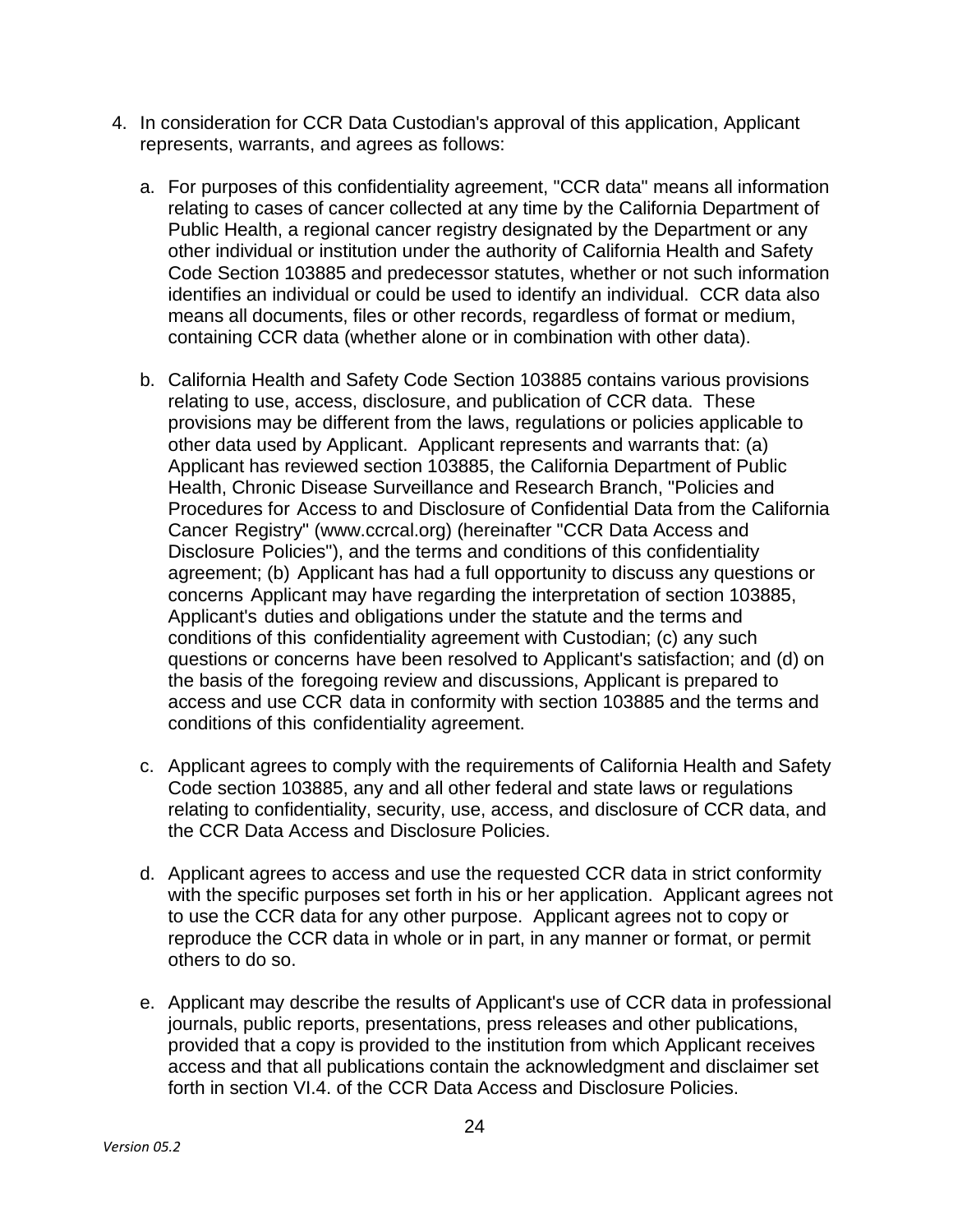- f. If Applicant becomes aware that any person or institution not authorized to access CCR data has attempted to gain access or gained access to the CCR data, Applicant agrees to immediately notify CCR Data Custodian. If Applicant inadvertently gains access to CCR data for which he or she has not been approved, Applicant agrees not to make use of the data, not disclose the data to any other person or institution, to notify the CCR data custodian, and take immediate steps to prevent any recurrence.
- g. CCR Data Custodian reserves the right to withdraw Applicant's right to access and use CCR data at any time without cause. Upon receipt of notice thereof, Applicant agrees to immediately terminate its access to and use of CCR data.
- h. Applicant acknowledges that if he or she fails to comply with any of Applicant's obligations under this confidentiality agreement, CCR Data Custodian and the State of California will suffer immediate, irreparable harm for which monetary damages will not be adequate. Applicant agrees that, in addition to any other remedies provided at law or in equity, CCR Data Custodian and the State of California shall be entitled to injunctive relief to enforce the provisions of this agreement.
- i. Notwithstanding any other provision of this confidentiality agreement, CCR Data Custodian shall have no obligation to grant Applicant access to CCR data unless and until his or her application is approved.

By my signature I declare as follows:

I have read the foregoing agreement. By signing below I make the agreements and representations contained therein. I understand that these are material representations of fact upon which reliance was placed when this transaction was entered into.

**Signature** 

Printed Name and Title **Dates and Title Contract Contract Contract Contract Contract Contract Contract Contract Contract Contract Contract Contract Contract Contract Contract Contract Contract Contract Contract Contract Co** 

APPROVAL BY CCR DATA CUSTODIAN:

Signature Dated

Printed Name and Title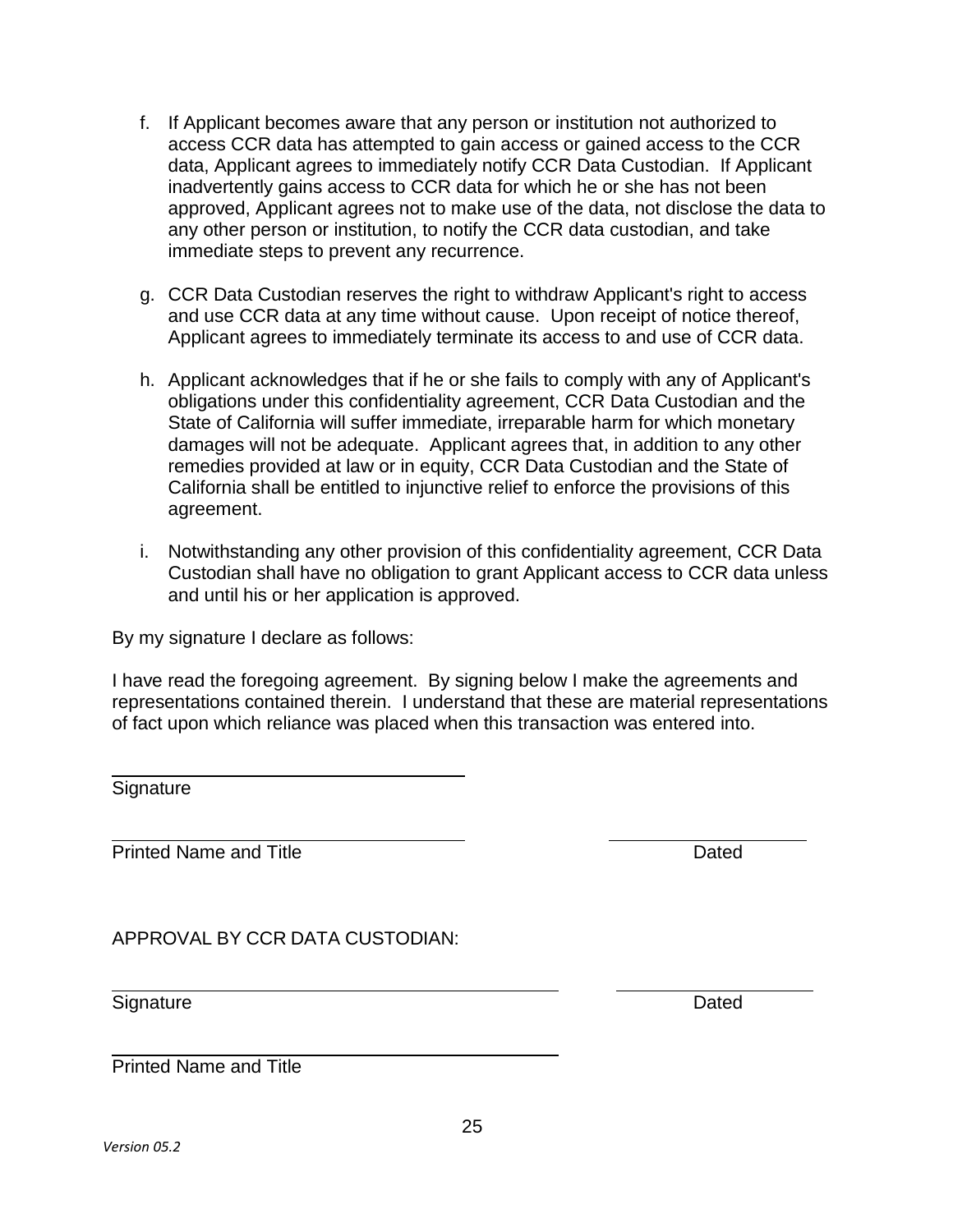#### <span id="page-25-0"></span>**Appendix 3: Confidentiality Agreement for Disclosure of CCR Data**

The California Cancer Registry is a repository of cancer incidence data collected by the California Department of Public Health and regional cancer registries throughout the state of California from cancer reporting facilities and health-care providers under the authority of California Health and Safety Code section 103885. CCR data files contain medical and other personal information about identified individuals. By law, CCR data are confidential, and cannot be disclosed except in accordance with strict safeguards.

The ("Recipient Institution")

(Name of institutional recipient)

has applied to CDSRB/California Cancer Registry ("CCR Data Custodian") (Name of CCR Data Custodian)

for a copy of certain specified CCR data to be disclosed to

(hereinafter "Principal Investigator")

(Name of Primary individual recipient)

for the following proposed use: .

(Brief description or reference to application)

In consideration for the CCR Data Custodian's disclosure of CCR data to Principal Investigator, Recipient Institution and Principal Investigator represent, warrant, and agree as follows:

1. For the purposes of this Confidentiality Agreement:

"Recipient Institution" is defined as the unit of government, institution, agency, the corporation, or other entity that has requested CCR data, any other unit of government, institution, agency, corporation or other entity that owns or controls the recipient institution or of which the recipient institution is a constituent part, and the directors, officers, employees, consultants, volunteers, students, contractors, agents and associates of the recipient institution.

"Principal Investigator" is defined as the individual that the recipient institution designated in its request to receive CCR data from the CCR, and who is principally responsible for undertaking the proposed use.

"CCR data" is defined as all information relating to cases of cancer collected at any time by the California Department of Public Health, a regional cancer registry designated by the Department or any other individual or institution under the authority of California Health and Safety Code Section 103885 and predecessor statutes, whether or not such information identifies an individual or could be used to identify an individual. CCR data also means all documents, files or other records, regardless of format or medium, containing CCR data (whether alone or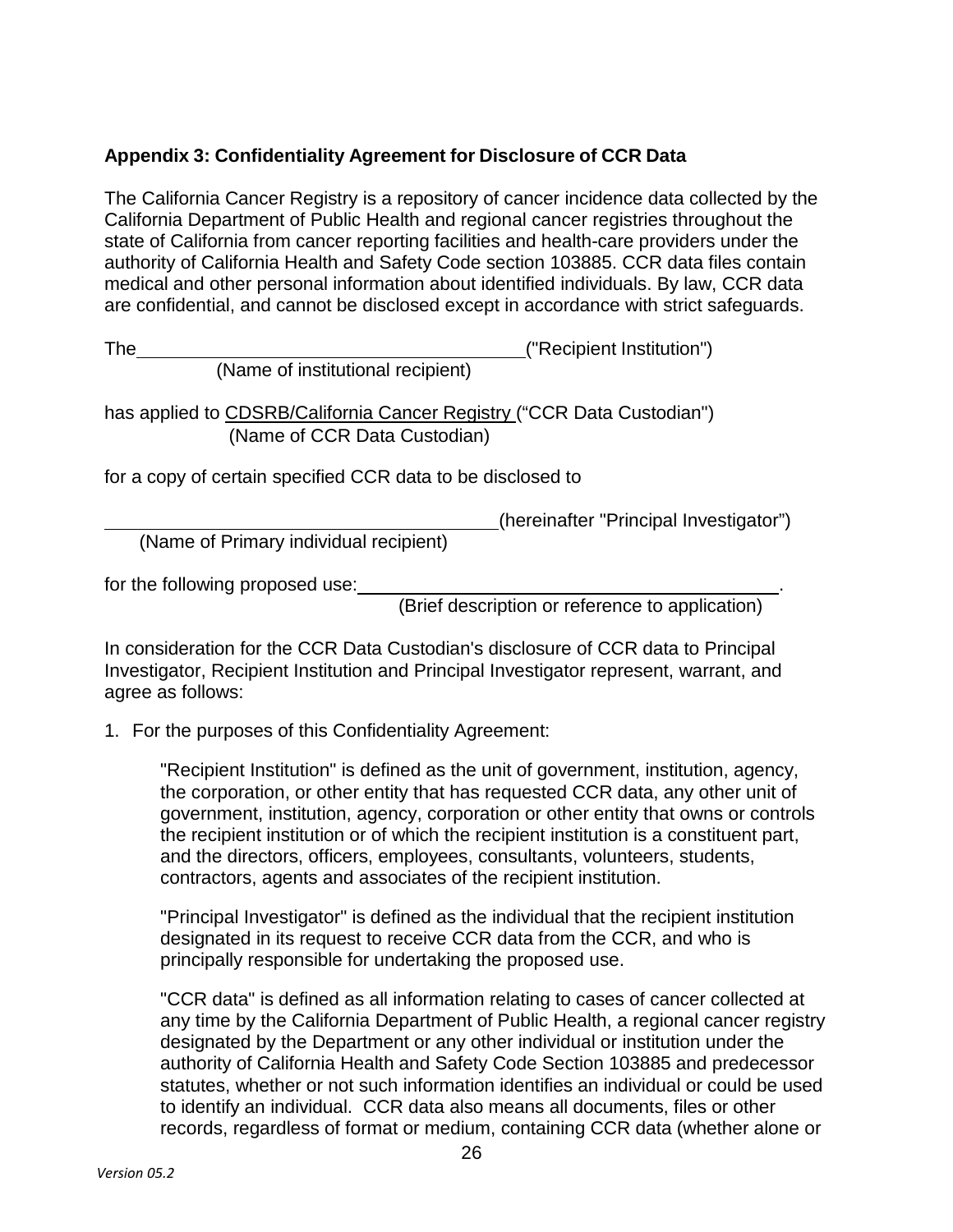in combination with other data).

"Access to data " is defined as the granting of the right to examine data.

"Disclosure of data" is defined as the granting of the right to examine data and the right to create or retain a copy.

"Research" is defined as the same definition as 45 CFR Section 46.102(d).

"Aggregate data" is defined as statistical information derived from CCR data that does not include any individual item of data that represents a person, whether identified, identifiable or anonymous, and from which no information about an identifiable or anonymous person can be obtained in any manner.

"Reports and statistical information" is defined as reports, articles, special analyses, studies, and other publications and communications that contain aggregate CCR data.

"Sources of information" is defined as hospitals and other facilities or agencies providing diagnostic or treatment services to patients with cancer, and physicians, surgeons, dentists, podiatrists, and all other health care practitioners diagnosing or providing treatment for cancer patients, that have provided information contained in CCR data files.

- 2. California Health and Safety Code Section 103885 contains various provisions relating to use, access, disclosure, and publication of CCR data. These provisions may be different from the laws, regulations or policies applicable to other data used by Recipient Institution and Principal Investigator. Recipient Institution certifies that: (a) they have reviewed section 103885, the California Department of Public Health, Chronic Disease Surveillance and Research Branch, "Policies and Procedures for Access to and Disclosure of Confidential Data from the California Cancer Registry" [\(www.ccrcal.org\)](http://www.ccrcal.org/) (hereinafter "CCR Data Access and Disclosure Policies"), and the terms and conditions of this confidentiality agreement; (b) they have had a full opportunity to discuss any questions or concerns they may have regarding the interpretation of section 103885 and their duties and obligations under the statute and the terms and conditions of this confidentiality agreement with the CCR; (c) any such questions or concerns have been resolved to their satisfaction; and (d) on the basis of the foregoing review and discussions, they are prepared to receive and use CCR data in conformity with section 103885 and the terms and conditions of this confidentiality agreement.
- 3. Recipient Institution agrees to comply with the requirements of California Health and Safety Code section 103885, any and all other federal and state laws or regulations relating to confidentiality, security, use, access, and disclosure of CCR data, and the CCR Data Access and Disclosure Policies.
- 4. Recipient Institution certifies that the CCR data they have requested is necessary for the above-referenced proposed use. If Recipient Institution receives CCR data that are not necessary for the above-referenced proposed use, they will immediately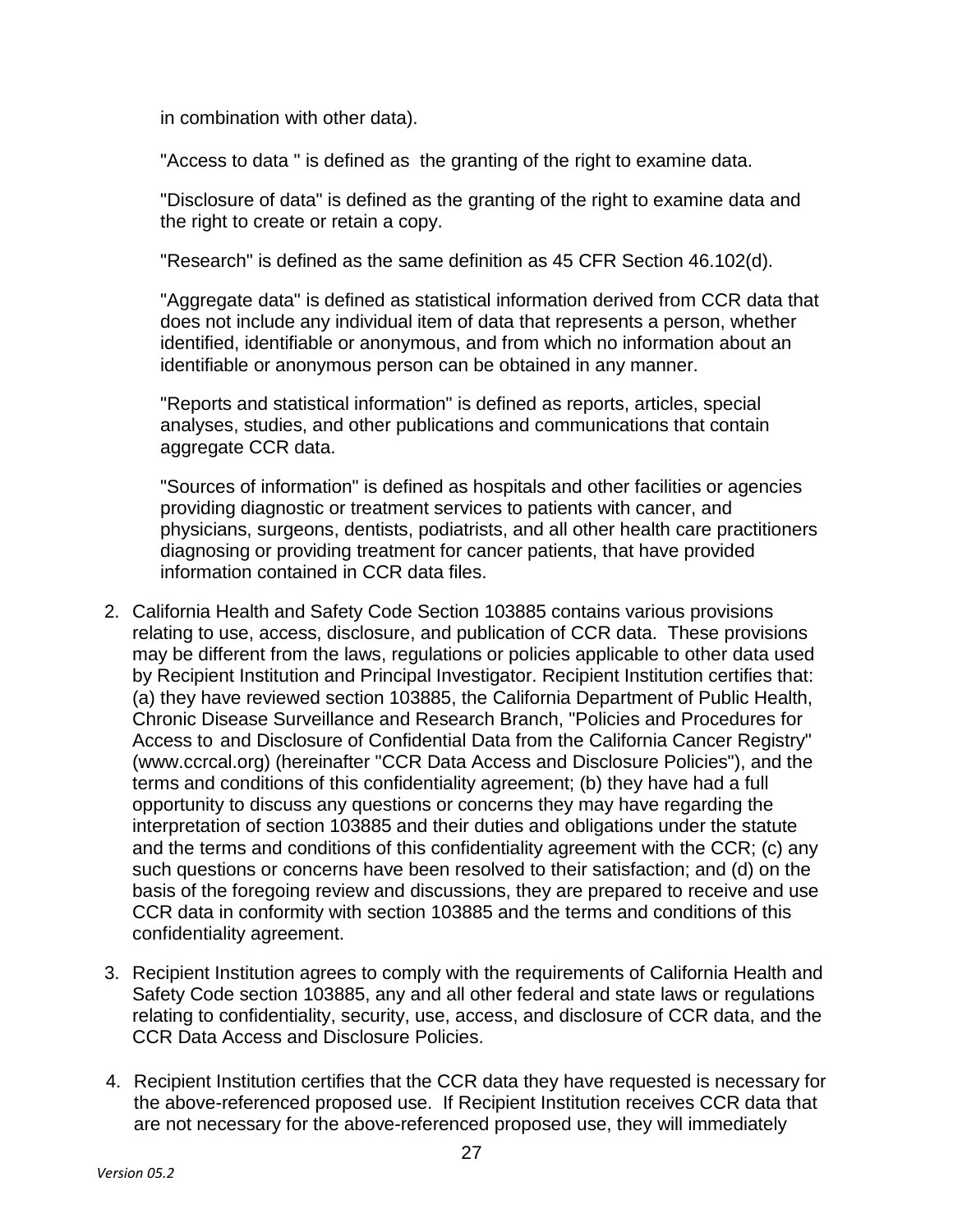notify CCR and destroy the unneeded CCR data.

- 5. Recipient Institution agrees to use the requested CCR data in strict conformity with the proposed use set forth above. Recipient Institution agrees not to use the CCR data for any other purpose, or for any purpose other than determining the sources of cancer and evaluating measures designed to eliminate, alleviate, or ameliorate their effect, and they agree not to permit the CCR data to be used for any other purpose. Recipient Institution agrees to notify the CCR Data Custodian and the Chief, Chronic Disease Surveillance and Research Branch, California Department of Public Health if he or she becomes aware of errors or omissions in the CCR data, or of patient vital statistics or address information that is more current than the CCR data provided to them under this agreement.
- 6. The Principal Investigator and members of his/her research team with a need to know may have access to the CCR data. The Recipient Institution may grant access to the CCR data to other persons to carry out a specific assignment on behalf of the Recipient Institution, which is directly related to the use for which disclosure was granted. Persons seeking access must provide information sufficient to justify the request. The individual must sign an agreement to maintain the confidentiality of the data. Recipient Institution may use the CCR's Agreement for Access to CCR Data form (available at [www.ccrcal.org\)](http://www.ccrcal.org/) or a comparable agreement for this purpose. Recipient Institution must maintain a list with the following information: name of the person authorizing access, name, title, address, and organizational affiliation of the persons granted access, dates of access (which may cover a prospective period not to exceed one year), and the specific purpose for which the CCR data will be used. A copy of the list must be provided annually to the CCR Data Custodian. Except as provided in this paragraph, Recipient Institution agrees not to grant access to the CCR data to any person, nor shall it permit persons to whom it has granted access to authorize others to have access to the CCR data.
- 7. Except as expressly authorized by paragraph 9 of this Confidentiality Agreement, Recipient Institution agrees not to disclose any part of the CCR data, whether or not it explicitly or implicitly identifies individuals, to any person or institution, not to copy or reproduce the CCR data in whole or in part (except as an institutional program of backup for disaster recovery or as a necessary condition of the research project), in any format or medium, and not to permit others to disclose or reproduce the CCR data. If Recipient Institution has a legitimate justification for sharing CCR data with another institution, e.g. as part of a collaborative research project, the Recipient Institution must obtain approval for this re-disclosure of the CCR data from the Chief, Chronic Disease Surveillance and Research Branch, California Department of Public Health.
- 8. Recipient Institution agrees to destroy all files, documents or other records containing CCR data in their custody at the earliest opportunity consistent with the conduct of the proposed use unless there is a health or research justification for retention or retention required by law. Notwithstanding the foregoing, Recipient Institution and Principal Investigator agree to destroy all files, documents or other records containing CCR data in their custody no later than three years after the date of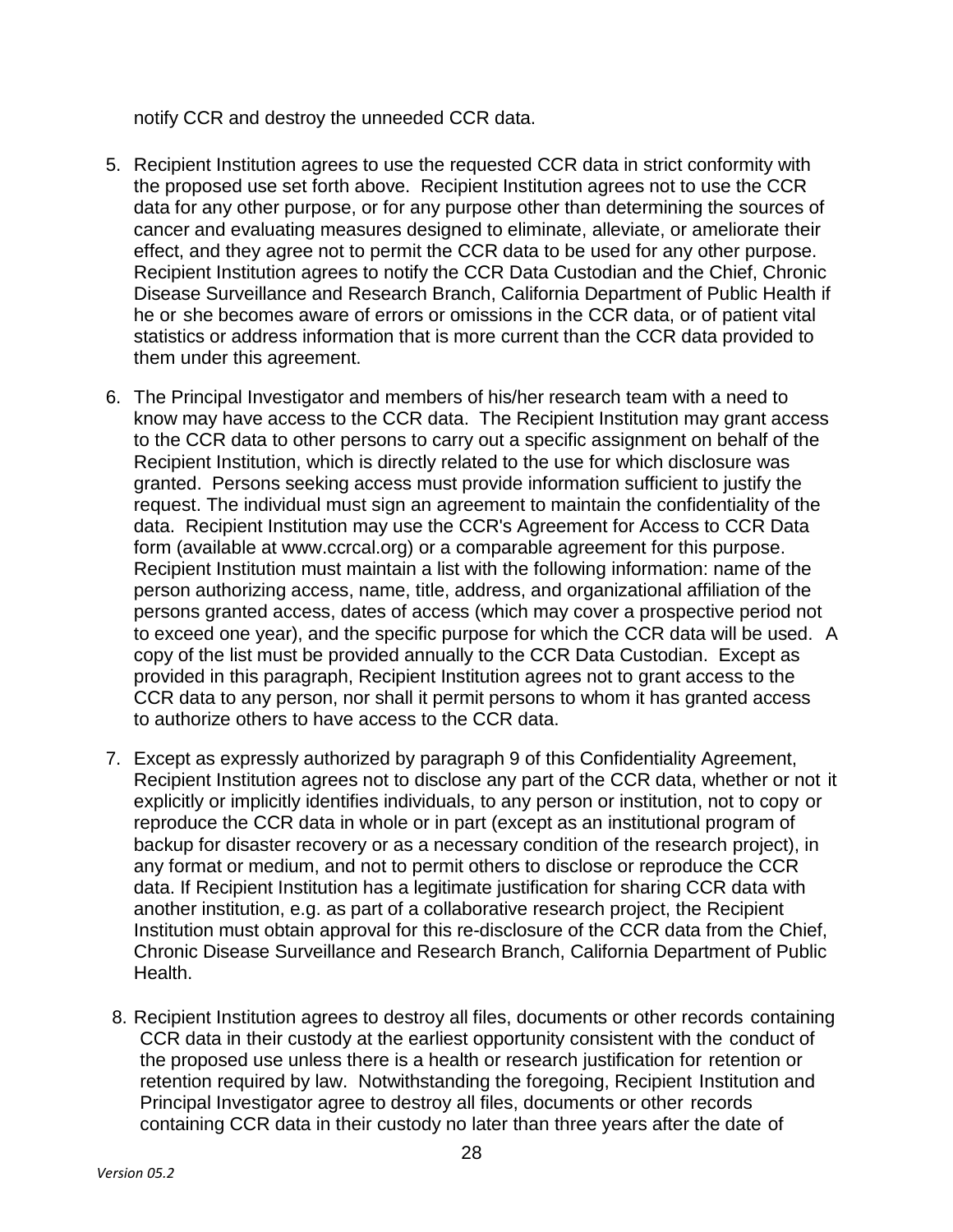receipt unless the CCR Data Custodian, in its sole discretion, extends the deadline for destruction by written notice to Recipient Institution and Principal Investigator. Destruction means physical destruction of files, documents or other records, and deidentification shall not be considered destruction. Immediately following the destruction of CCR data, Recipient Institution agree to provide the CCR Data Custodian with a written declaration, executed by an authorized representative of Recipient Institution, stating that the CCR data have been destroyed.

- 9. Recipient Institution and Principal Investigator may include aggregate data, conclusions drawn from studying CCR data, and case counts derived from CCR data such as incidence and mortality counts (provided that such case counts do not in any way identify individual cases or sources of information) in professional journals, public reports, presentations, press releases and other publications. A copy shall be provided to the CCR Data Custodian and all publications shall contain the acknowledgement and disclaimer set forth in section VI.4. of the CCR Data Access and Disclosure Policies, and a copy shall be provided to the CCR Data Custodian and the Chief, Chronic Disease Surveillance and Research Branch, California Department of Public Health.
- 10. Pursuant of the California Health and Safety Code section 103885, Recipient Institution and Principal Investigator shall not grant access to, disclose, admit, produce or otherwise make available any part of the CCR data in any civil, criminal, administrative, or other tribunal or court proceeding, whether voluntarily or under compulsion. Recipient Institution and Principal Investigator shall immediately notify the CCR Data Custodian and the Chief, Chronic Disease Surveillance and Research Branch, California Department of Public Health by telephone and fax of the receipt of any subpoena, discovery request, court order, search warrant or other form of compulsory legal process or threat of compulsory legal process in which CCR data and/or documents, data files or other materials containing CCR data are sought to be produced or examined. Recipient Institution shall immediately take all necessary legal action to oppose and resist any such compulsory legal process, e.g. file a motion to quash or written objections to a subpoena, or file written objections to a discovery request and opposition to a motion to compel.
- 11. If the proposed use is for research, Recipient Institution certifies that it has obtained approval for the proposed use from the Recipient Institution's committee for the protection of human subjects established in accordance with part 46 (commencing with section 46.101) of title 45 of the Code of Federal Regulations, and that they will carry out the proposed use in accordance with such approval, except that the terms and conditions of this confidentiality agreement shall take precedence. Principal Investigator agrees to provide documentation of initial IRB approval and any renewals. If the proposed research involves patient contact based on information received from CCR, the Recipient Institution agrees to follow the special requirements required by CCR for patient contact studies including approval for the proposed use from the California Committee for Protection of Human Subjects (Section V. 6. c. Policies and Procedures).
- 12. Recipient Institution represents that it has policies and procedures in effect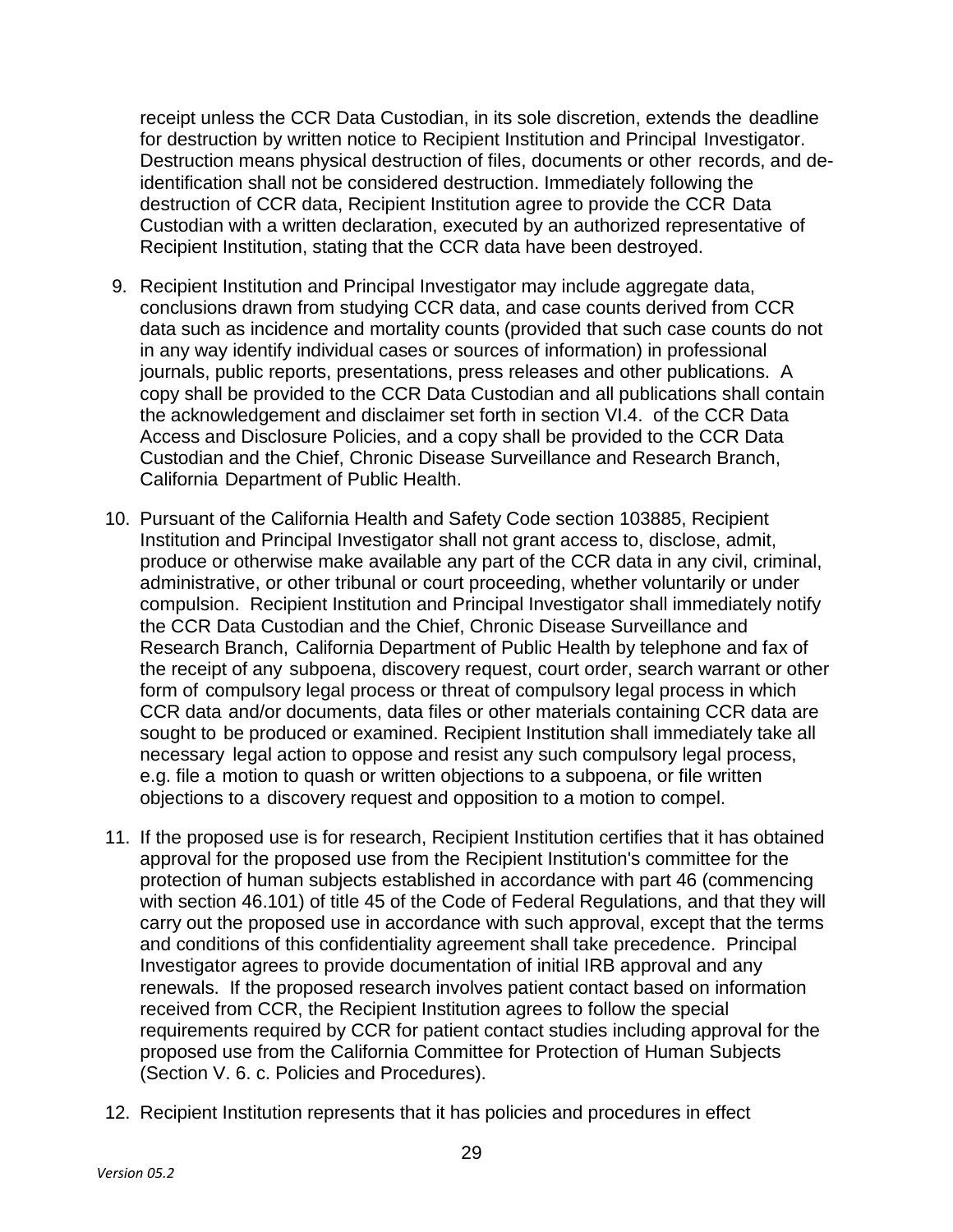consistent with the California Information Practices Act (California Civil Code Section 1798.24 and California Welfare and Institutions Code Section 10850) to maintain the security of the CCR data in its custody, including preventing unauthorized access, and further represents that it will maintain and enforce such policies and procedures at all times during which Recipient Institution has custody of CCR data.

- 13. Recipient Institution certifies that it has policies and procedures in effect to implement and enforce its duties and obligations under this confidentiality agreement, and further certifies that it will maintain and enforce such policies and procedures at all times during which it has custody of CCR data.
- 14. If Recipient Institution becomes aware of or reasonably suspect that any provision of this agreement has been violated, or that any circumstances exist which would prevent it from complying with its obligations under this agreement, it agrees to immediately notify the CCR and take immediate steps to rectify the problem and prevent any recurrence.
- 15. This agreement creates a non-transferable limited license for Recipient Institution to use selected CCR data provided to them. Neither Recipient Institution nor Principal Investigator shall acquire any ownership, title or other interest in any CCR data or any copy of CCR data provided to them.
- 16. Recipient Institution agrees to indemnify, defend and hold harmless the State of California and the CCR Data Custodian and their respective agencies, officers, directors, employees and agents from and against any and all claims, losses, damages, costs, expenses or other liability, including attorney fees, arising out of Recipient Institution's receipt of CCR data.
- 17. The CCR Data Custodian reserves the right to terminate Recipient Institution's custody of CCR data by written notice at any time without cause. Upon receipt of such notice, Recipient Institution shall immediately and permanently destroy all copies of CCR data in its custody.
- 18. Recipient Institution acknowledges that if it fails to comply with any of their obligations under this confidentiality agreement, the CCR Data Custodian and the State of California may suffer immediate, irreparable harm for which monetary damages may not be adequate. Recipient Institution agrees that, in addition to any other remedies provided at law or in equity, the CCR Data Custodian and/or the State of California shall be entitled to seek injunctive relief to enforce the provisions of this agreement.
- 19. This is the entire agreement between the parties. It supersedes all prior oral or written agreements or understandings and it may be amended only in writing. This agreement, and the rights created hereunder, are individual and not assignable or otherwise transferable by Recipient Institution or Principal Investigator. This agreement is entered into for the benefit of the State of California, which shall have the right to enforce this agreement. This agreement and any dispute arising under this agreement shall be governed by the laws of the State of California. This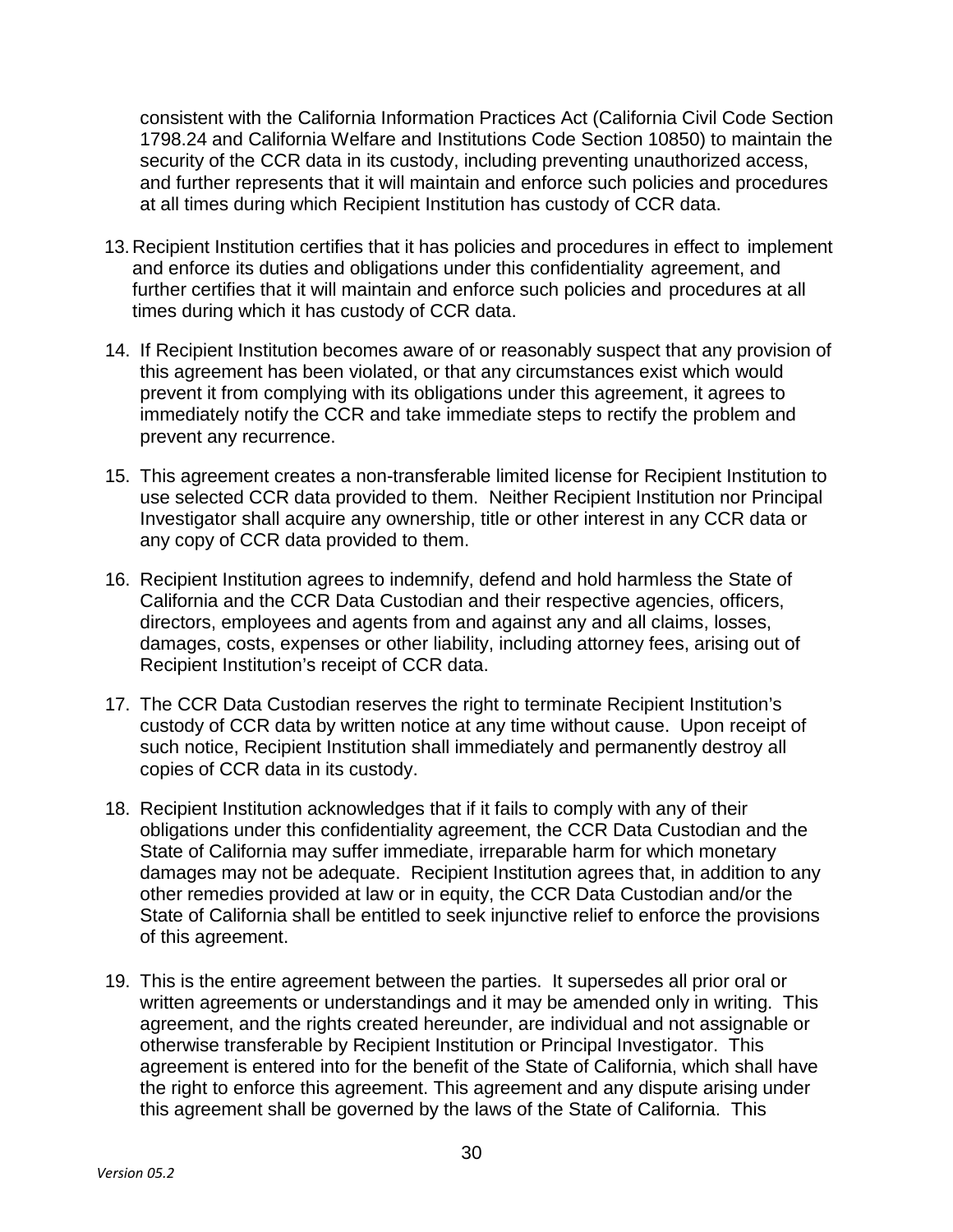agreement and the certifications contained herein shall survive the expiration or termination of Recipient Institution and/or Principal Investigator's right to custody of CCR data. Any dispute that arises under or relates to this agreement shall be resolved in the State of California, Superior Court for the county in which the CCR Data custodian is located or, at the option of the State of California, Sacramento County Superior Court. In any litigation or other proceeding by which one party seeks to enforce its rights under this agreement or seeks a declaration of any rights or obligations under this agreement, the prevailing party shall be awarded reasonable attorney fees, together with any costs and expenses, to resolve the dispute and to enforce the final judgment.

20. Notwithstanding any other provision of this agreement, the CCR Data Custodian shall have no obligation to provide CCR data to Recipient Institution unless and until this agreement is approved by the Chief, Chronic Disease Surveillance and Research Branch, California Department of Public Health.

For Recipient Institution:

I have read the foregoing agreement. I have the authority to execute this confidentiality agreement on behalf of the Recipient Institution. By signing below I make the agreements, and certifications contained therein on behalf of the Recipient Institution. I understand that these are material representations of fact upon which reliance was placed when this transaction was entered into.

Signature Dated **Dated** 

Printed Name and Title

Principal Investigator:

I have read and understood the foregoing agreement.

Signature Dated

Printed Name and Title

Printed Name and Title

APPROVAL BY CALIFORNIA DEPARTMENT OF PUBLIC HEALTH, CHRONIC DISEASE SURVEILLANCE AND RESEARCH BRANCH:

Signature **Dated** 

31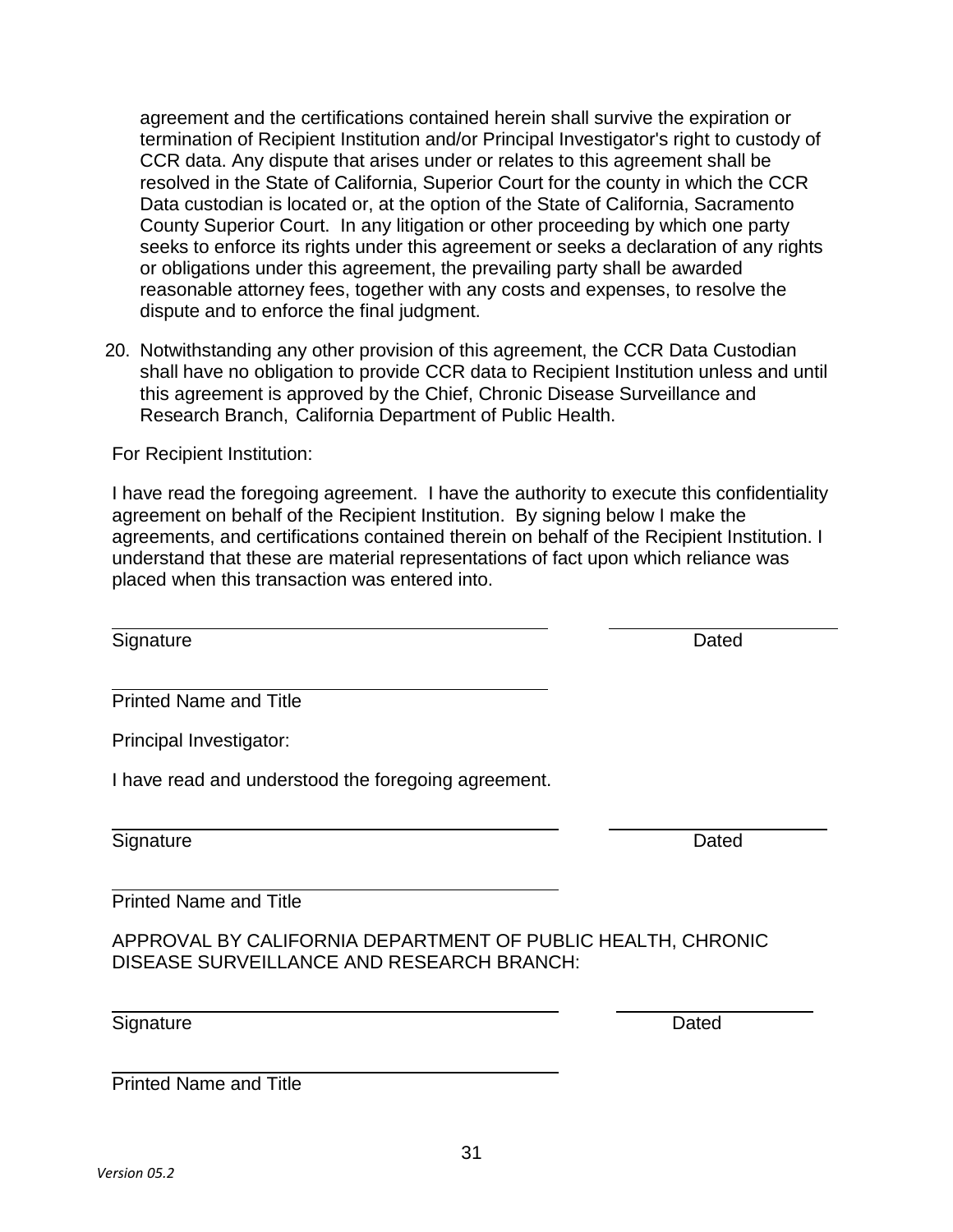#### <span id="page-31-0"></span>**Appendix 4: Example Confidentiality Pledge**

## Emplovee Confidentiality Pledge

#### *Confidentiality Protection Guidelines*

Data collection, quality control, and research in which you will participate in one way or another are based upon the analysis of personal medical information on patients and research subjects. Therefore, the protection of such information is the responsibility of each member of the staff. As a staff member, you must understand that a breach of the confidentiality at any level is cause for immediate disciplinary action.

**Responsibility for preserving confidentiality includes not merely passive acknowledgment of the procedures described below, but the active support of these procedures at all times. Accidental breaches will not be excused. Confidential information includes all patient, research subject, physician, and health care facility data. All such information is to be treated as medically privileged.**

- 1. All employees are required to read and sign the *Employee Confidentiality Pledge* on their first day of employment and annually thereafter, and to abide by its guidelines. The *Employee Confidentiality Pledge* is then witnessed by the employee's supervisor. The Pledge is then placed in the employee's personnel file. Breach of this Pledge subjects the employee to immediate disciplinary action.
- 2. After signing the *Employee Confidentiality Pledge,* the employee is given a user name and password to log onto a network computer. If database access is required, a user name and password for database access will be assigned. All access passwords are considered confidential and are not to be shared.
- 3. Safeguards must be maintained to protect the medically sensitive and confidential information on all patients and research subjects whose information is contained in the California Cancer Registry databases. All cancer patient data are protected by the confidentiality requirements of the California Health and Safety Code, Sections 100330 and 103885. The confidentiality of medical information is further protected under provisions of the Government Code, Sections 6250-6265 (California Public Records Act). Provisions of the Civil Code, Section 1798–1798.70 (Information Practices Act), govern the release of personal identifiers or information that may allow identification of an individual. Therefore, personal identifiers as defined above should not be transmitted or published through e-mail, publications, presentations or any other public medium.
- 4. All files on patients and research participants are kept in locked file cabinets or in the locked confidential records room. Extra keys to staff file cabinets are to be available when needed but are to be kept inside the locked records room and never loose inside unlocked desk drawers. No confidential data should remain on top of desk after working hours. All lockable office doors should be closed and locked.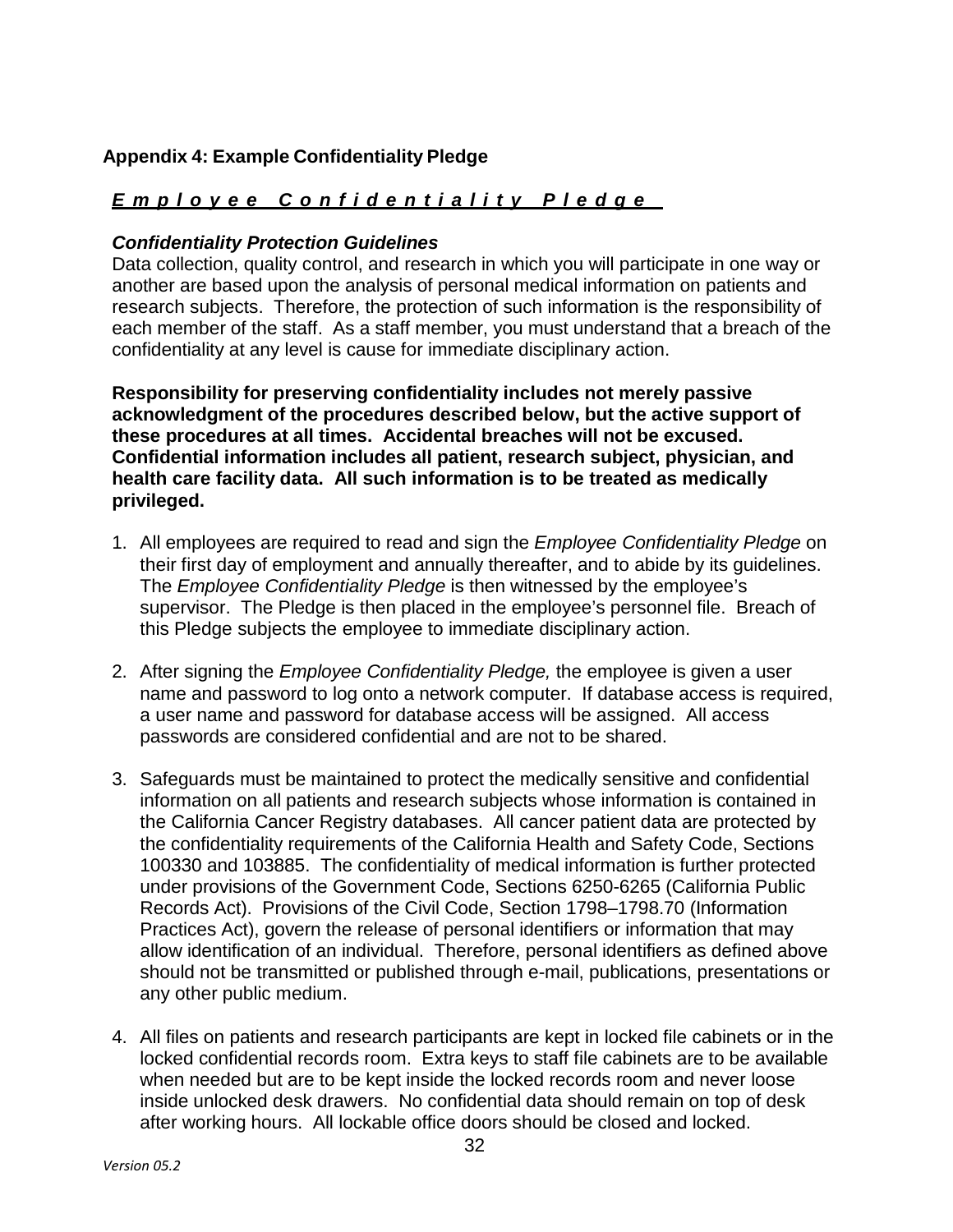- 5. Office space will be secured and access to the premises limited to staff and authorized visitors. It is the responsibility of the staff member to make sure that no confidential data are visible to visitors.
- 6. All confidential data must be protected in a manner consistent with the current guidelines established by the institution and in accordance to requirements for access or use of CCR data.
- 7. A confidential fax cover sheet must be used when a staff member faxes confidential information. The recipient is to be notified in advance by telephone that confidential information is being transmitted, and the recipient should wait by the fax machine to retrieve the fax. The staff member should confirm that the fax has been received.
- 8. When mailing confidential information, staff members must place the confidential data inside an envelope, seal the envelope, stamp it "confidential," and place it in a mailing envelope. Also stamp "confidential" on the enclosed business reply envelope and on the mailing envelope.
- 9. When an employee is finished with computer printouts and other documents that contain confidential information, the documents are to be locked up or shredded.
- 10. Any breach of confidentiality must be reported immediately to your supervisor.
- 11. When employees are no longer employed by the institution, computer accounts (user ID and password) will be terminated and keys to buildings and offices will be returned to Administration. Terminated employees are admonished that their work has been confidential in nature, and this confidentiality should continue to be followed.

## *Confidentiality Protection Pledge*

As a staff member of this institution, I give my personal assurance that I have read, understand, and will adhere to this *EMPLOYEE CONFIDENTIALITY PLEDGE.* I further understand that a breach of confidentiality, as described in the Pledge*,* is cause for disciplinary action.

| Staff Member (printed name) |  |
|-----------------------------|--|
|-----------------------------|--|

Staff Member (signature) Date

Supervisor **Date**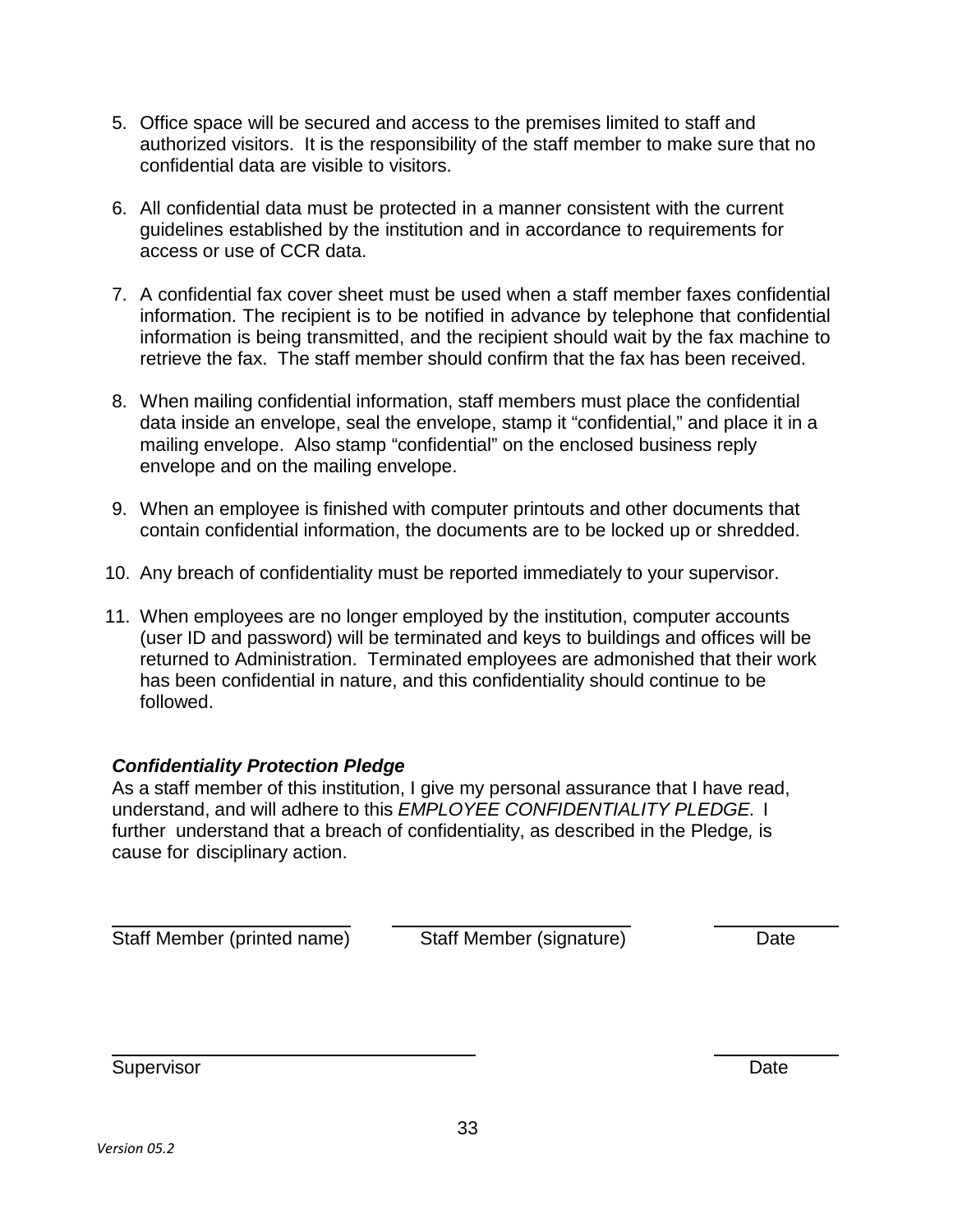#### **Patient Data Confidentiality Guidelines**

Help protect confidential data from unauthorized disclosure by:

#### *In the Cubicle/Office*

- **Lock the computer by pressing the Windows**  $+ L$  **key at the same time or by using** CTL-ALT-DEL to bring up the Windows Security screen, and click on the "Lock Computer" button.
- Close confidential applications, such as Eureka, before you leave your cubicle/office for lunch or breaks.
- **Face monitor away from the door to prevent viewing by unauthorized individuals.**
- Keep all printed confidential data in confidential folders when not using it. Lock up all confidential folders with data when leaving the vicinity of your cubicle/office for more than a minute.
- Shred all printed confidential data when finished with it.
- **Place all printed confidential data in folders and minimize all workstation screens** containing confidential data when outside visitors are in your cubicle/office.

#### *In the Break Room or Halls*

- Do not discuss confidential data.
- Do not carry confidential data with you when using the break room or restroom.

#### *In the Copy/Work Area*

- Pick up all printouts promptly. If you walk by the printer, check any printouts of confidential data waiting to be picked up. If the owner can't be identified, place it in a confidential folder and give it to one of the administrative staff.
- Fax confidential data with a cover sheet marked "Confidential". Verify the fax number, send only to fax machines secured for confidential data, use the minimum amount of data possible, and make sure that somebody is waiting for the fax to arrive. For USPS or courier transport of confidential data, put the data in a sealed envelope marked "Confidential" with the recipient's name and then place the confidential envelope inside the mailing envelope. If digital media (CD, tape, USB drive) is being sent, encrypt the data with a strong password and send the password through other means.

#### *Internet*

- Use web browsing only for approved business uses
- Only open email from known trusted senders
- **Verify email attachments with sender before opening**
- Do not send confidential data over the Internet or email unless appropriately encrypted.

#### *Computer*

- Do not send or accept any data that is not appropriately encrypted.
- Use commercial grade encryption for email attachments, file transfer applications, laptop hard drives and other media like CD/DVDs, tape backup, USB keys, etc. that may contain confidential data. If possible encrypt confidential data on workstation and server drives.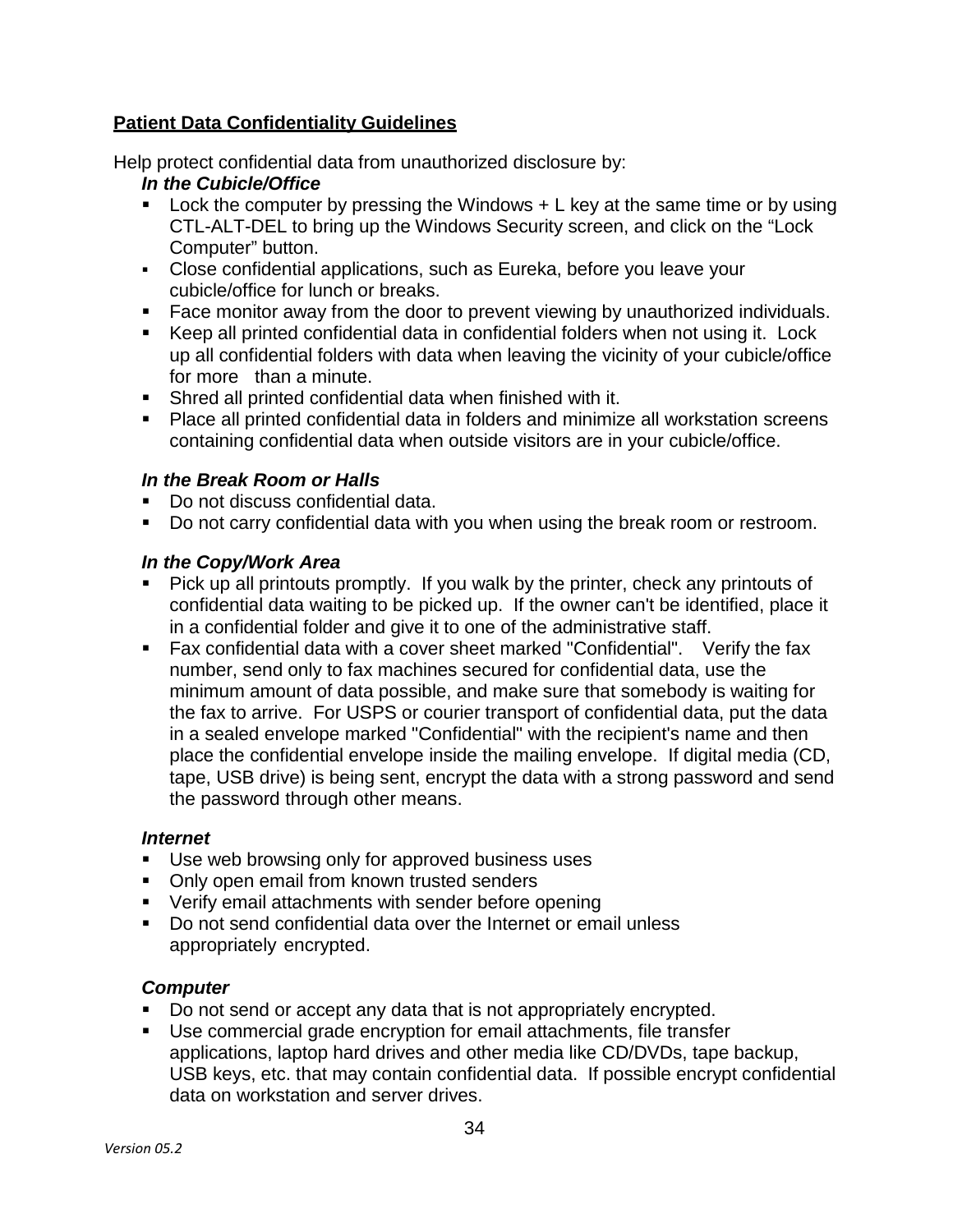- Remove all confidential data when no longer needed.
- Make sure that all OS and Office software security updates are applied.
- Use a commercial grade antivirus program and keep it up to date
- Follow IT guidelines for creating and changing workstation passwords.
- **Memorize or carefully guard all passwords.**
- Keep portable computers and storage media with you when travelling. Do not leave in cars, hotels or checked baggage.

#### *Office Entry Doors*

- Do not let anyone in the office you don't know, even if he/she appears to have an electronic key card.
- Do not prop open doors.
- **Lock the front doors with the keys and set the alarm if you are the last one** leaving the building.
- **Instruct visitors to sign in and wear a visitor badge.**
- **E** Escort visitors back and forth to the door and instruct them to sign out and return the visitor badge.

#### *Non-work Related Patient Look-up*

Do not do it.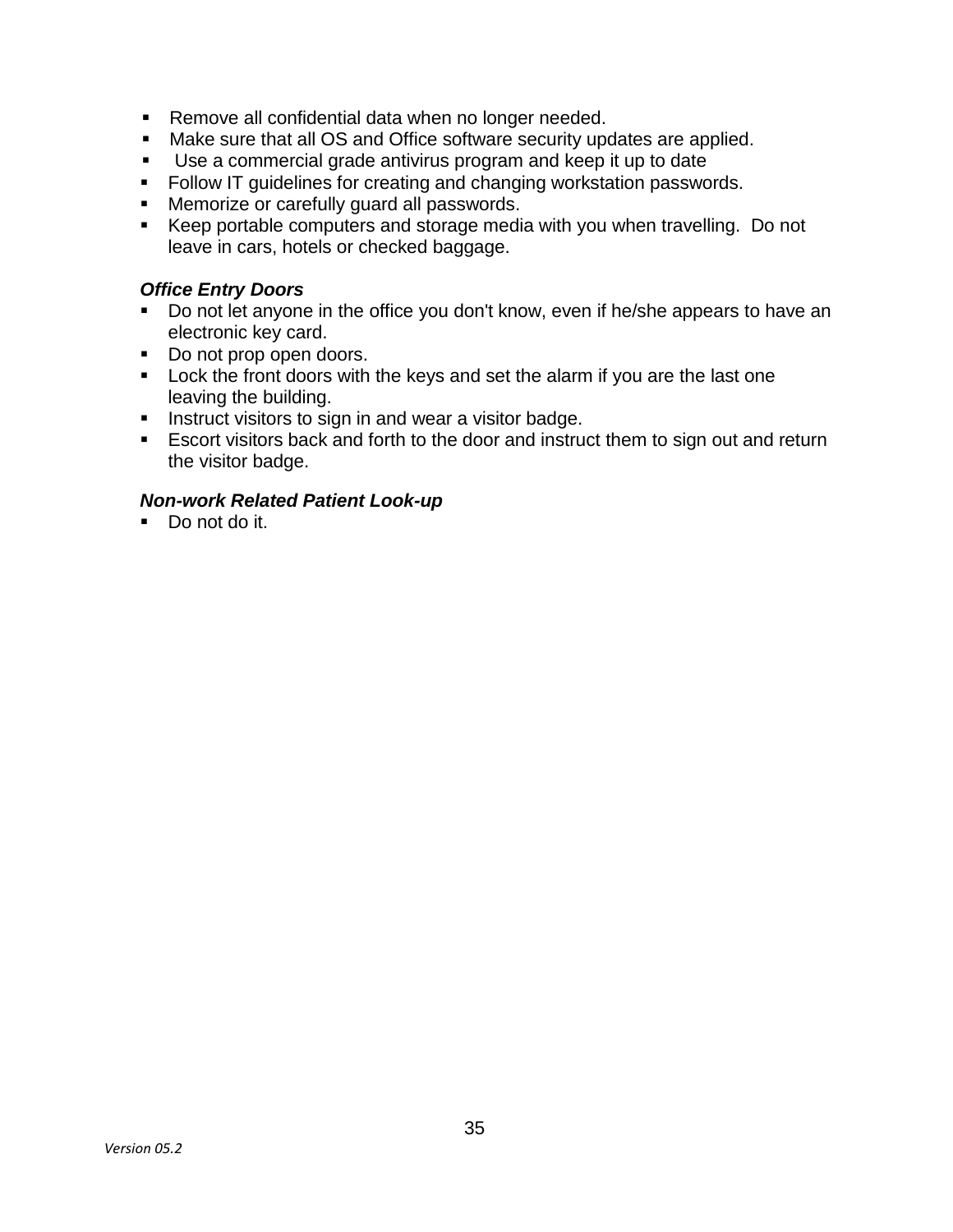#### <span id="page-35-0"></span>**Appendix 5: Patient Record Request Form**

Mail Requests to: Chronic Disease Surveillance and Research Branch California Cancer Registry 1631 Alhambra Blvd., Suite 200 Sacramento, CA 95816

#### **INDIVIDUAL WHOSE INFORMATION YOU ARE REQUESTING**

\*Patient Name:

Patient Alias Name:

\*Patient Social Security Number:

\*Patient Date of Birth:

\*Patient Date of Diagnosis:

\*Type of Cancer:

\*Patient Date of Death (if applicable):  **CERTIFIED DEATH CERTIFICATE MUST BE ATTACHED (with raised seal)**

Patient Address at Diagnosis:

\*Patient County of Diagnosis:

*\*required fields*

## **REPRESENTATIVE CONTACT INFORMATION**

| Last Name:<br>First Name:                                       |                       |                                                         | Middle Initial:                                      |  |  |  |
|-----------------------------------------------------------------|-----------------------|---------------------------------------------------------|------------------------------------------------------|--|--|--|
| City/State:<br><b>Physical Address:</b>                         |                       |                                                         | Zip Code:                                            |  |  |  |
| Mailing Address (if different):                                 | City/State:           |                                                         | Zip Code:                                            |  |  |  |
| Daytime Phone Number:                                           | <b>Email Address:</b> |                                                         | Please return all<br>certified copies:<br>Yes<br>No. |  |  |  |
| WHAT LEGAL AUTHORITY DO YOU HAVE TO REQUEST HEALTH INFORMATION: |                       |                                                         |                                                      |  |  |  |
| Self                                                            |                       | Conservator                                             |                                                      |  |  |  |
| Parent                                                          |                       | <b>Executor of Will</b>                                 |                                                      |  |  |  |
| Guardian                                                        |                       | Other (Please specify - spouse, son,<br>daughter, etc): |                                                      |  |  |  |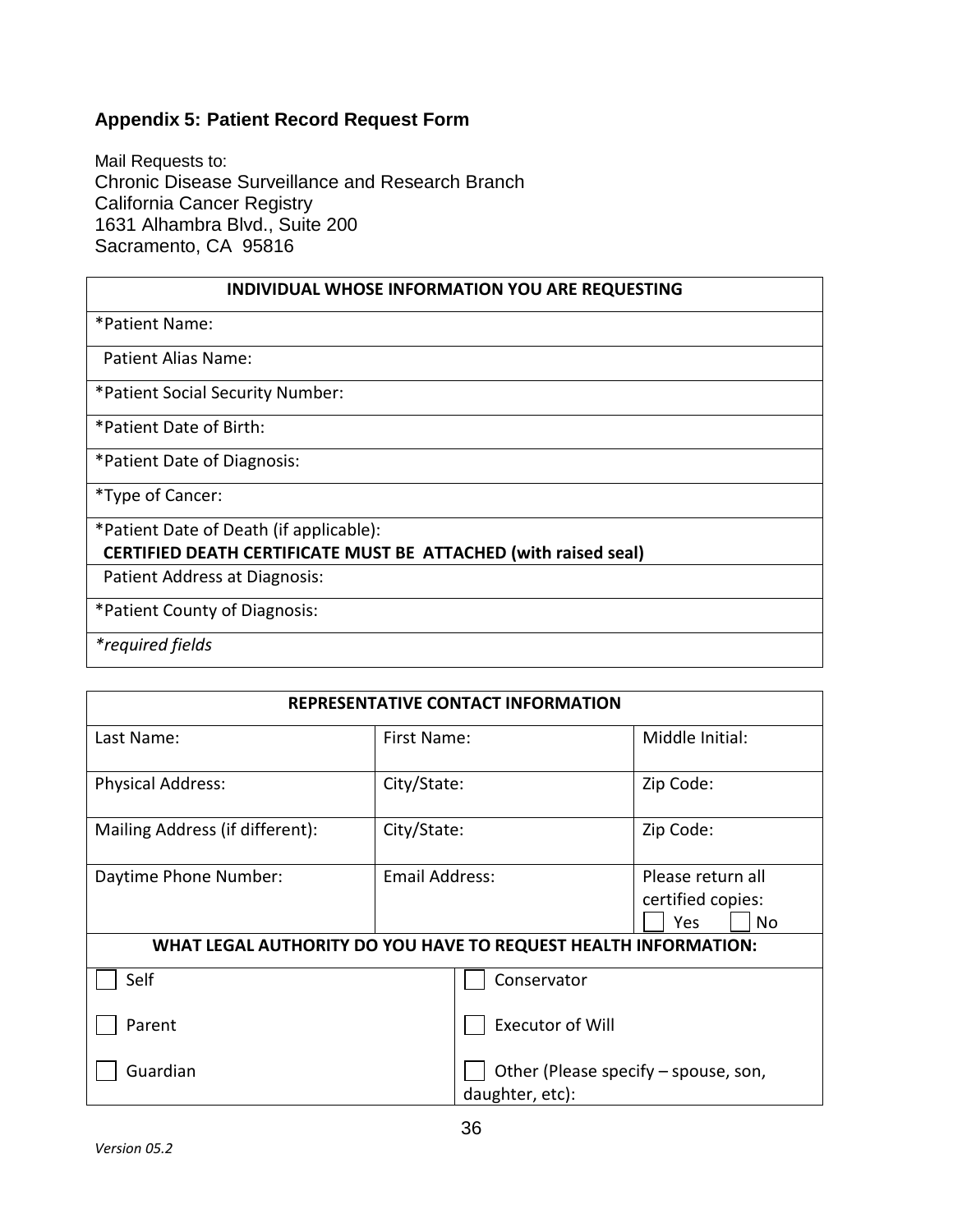|  | Medical Power of Attorney |
|--|---------------------------|
|--|---------------------------|

**NOTE: You must attach all LEGAL documentation to verify that you have legal authority to access the patient's records (Please refer to the CCR Patient Record Request Check List).**

| <b>IDENTIFYING INFORMATION REQUIRED</b>                                      |                                                                                                                         |  |  |  |  |
|------------------------------------------------------------------------------|-------------------------------------------------------------------------------------------------------------------------|--|--|--|--|
| Copy of Identification Attached                                              |                                                                                                                         |  |  |  |  |
|                                                                              | (Driver's License, Identification Card, Birth                                                                           |  |  |  |  |
| Certificate)                                                                 |                                                                                                                         |  |  |  |  |
| <b>Address Verification Attached</b>                                         |                                                                                                                         |  |  |  |  |
|                                                                              | (Utility Bill, Phone Bill, Driver's License, Etc.)                                                                      |  |  |  |  |
|                                                                              |                                                                                                                         |  |  |  |  |
| IF NO IDENTIFICATION IS ATTACHED, YOUR SIGNATURE MUST BE NOTARIZED.          |                                                                                                                         |  |  |  |  |
|                                                                              | (Date)<br>on a series on the series on the series of the series of the series of the series of the series of the series |  |  |  |  |
| Notary Public Number Notary Public Number                                    |                                                                                                                         |  |  |  |  |
| UNOFFICIAL UNLESS STAMPED BY NOTARY PUBLIC                                   |                                                                                                                         |  |  |  |  |
|                                                                              |                                                                                                                         |  |  |  |  |
|                                                                              |                                                                                                                         |  |  |  |  |
|                                                                              |                                                                                                                         |  |  |  |  |
|                                                                              |                                                                                                                         |  |  |  |  |
|                                                                              |                                                                                                                         |  |  |  |  |
|                                                                              |                                                                                                                         |  |  |  |  |
| I DECLARE UNDER PENALTY OF PERJURY THAT THE INFORMATION ON THIS FORM IS TRUE |                                                                                                                         |  |  |  |  |
| <b>AND CORRECT.</b>                                                          |                                                                                                                         |  |  |  |  |
|                                                                              |                                                                                                                         |  |  |  |  |
| Representative Signature:                                                    | Date:                                                                                                                   |  |  |  |  |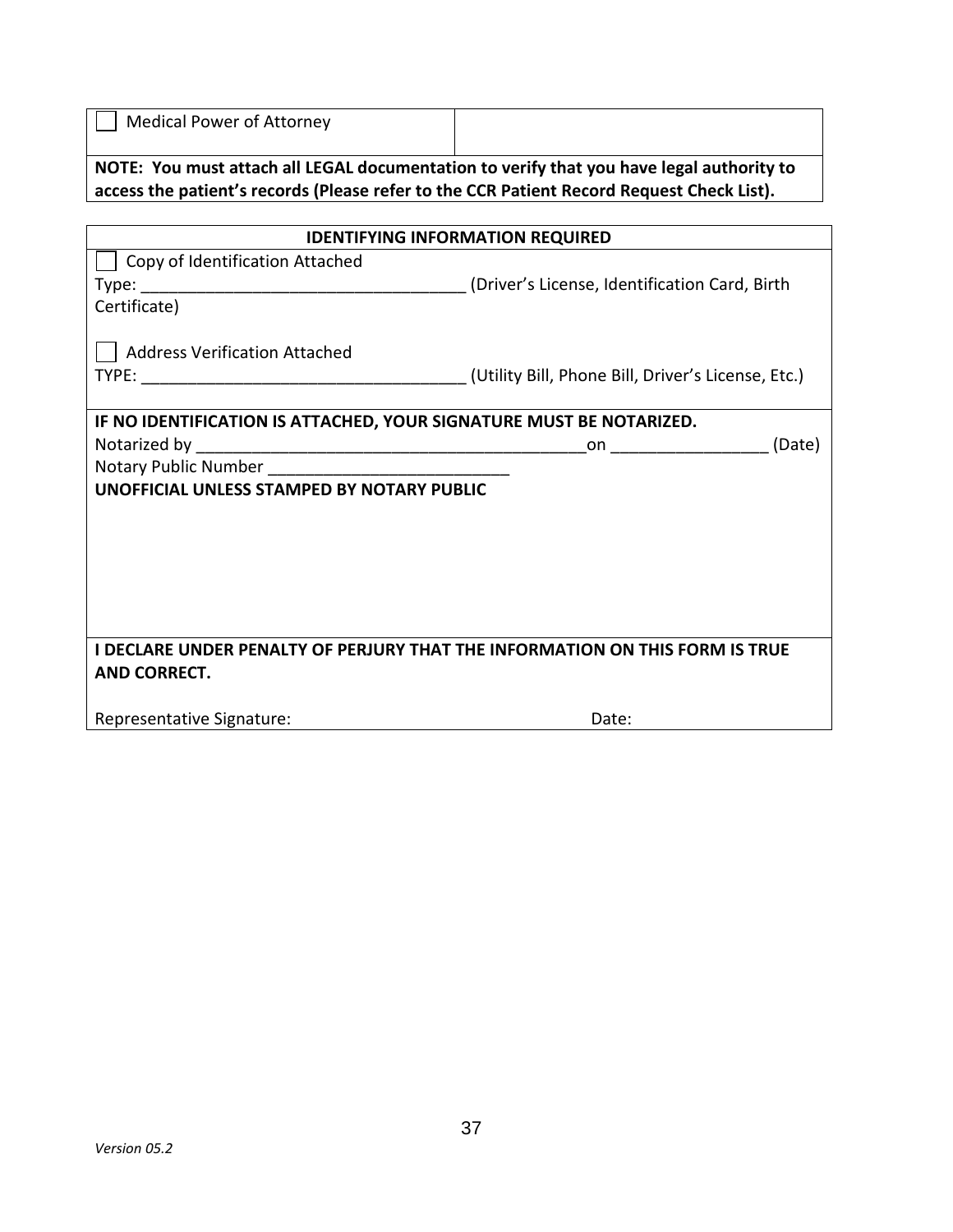## <span id="page-37-0"></span>**Appendix 6: CCR Patient Record Request Check List**

**The following items must be submitted to request a record:**

- **California Cancer Registry Patient Record Request Form (Version 2.2) with the following required information:**
	- o Patient Name
	- o Patient Social Security Number
	- o Patient Date of Birth
	- o Patient Date of Diagnosis
	- o Type of Cancer
	- o Patient Date of Death (if applicable)
	- o Patient County of Diagnosis
	- o Signature
	- o Relation to patient
	- o Contact Information (please provide a physical address where documents can be delivered, a signature will be required at time of delivery)

#### • **If requesting patient record for self:**

- o California Cancer Registry Patient Record Request Form
- o Copy of Identification (driver's license, official state-issued identification card, passport, certified copy of birth certificate, etc.)
- o Address Verification (copy of phone bill, utility bill, driver's license, etc.)

#### • **If requesting a deceased patient's record:**

- o California Cancer Registry Patient Record Request Form
- o Certified death certificate (with the raised seal)
- o Legal document establishing your legal authority
	- a) If you are the surviving spouse and named on the death certificate, ONLY a certified copy of the death certificate is required to establish legal authority
	- b) For any requestor other than the surviving spouse, a certified copy of one of the following is required to establish legal authority:
		- $\checkmark$  Letters Testamentary
		- $\checkmark$  Letters of Administration
		- $\checkmark$  Letters of Administration with Will Annexed
		- $\checkmark$  Order Authorizing Independent Administration of Estate
		- Spouse or Domestic Partner Property Order
		- $\checkmark$  Order Setting Aside Decedent's Estate to the Decedent's Surviving Spouse and Minor Children
		- $\checkmark$  Judgment of Final Distribution
		- $\checkmark$  Trust Document
- o Copy of Identification (driver's license, official state-issued identification card, passport, certified copy of birth certificate, etc.)
- o Address Verification (copy of phone bill, utility bill, driver's license, etc.)